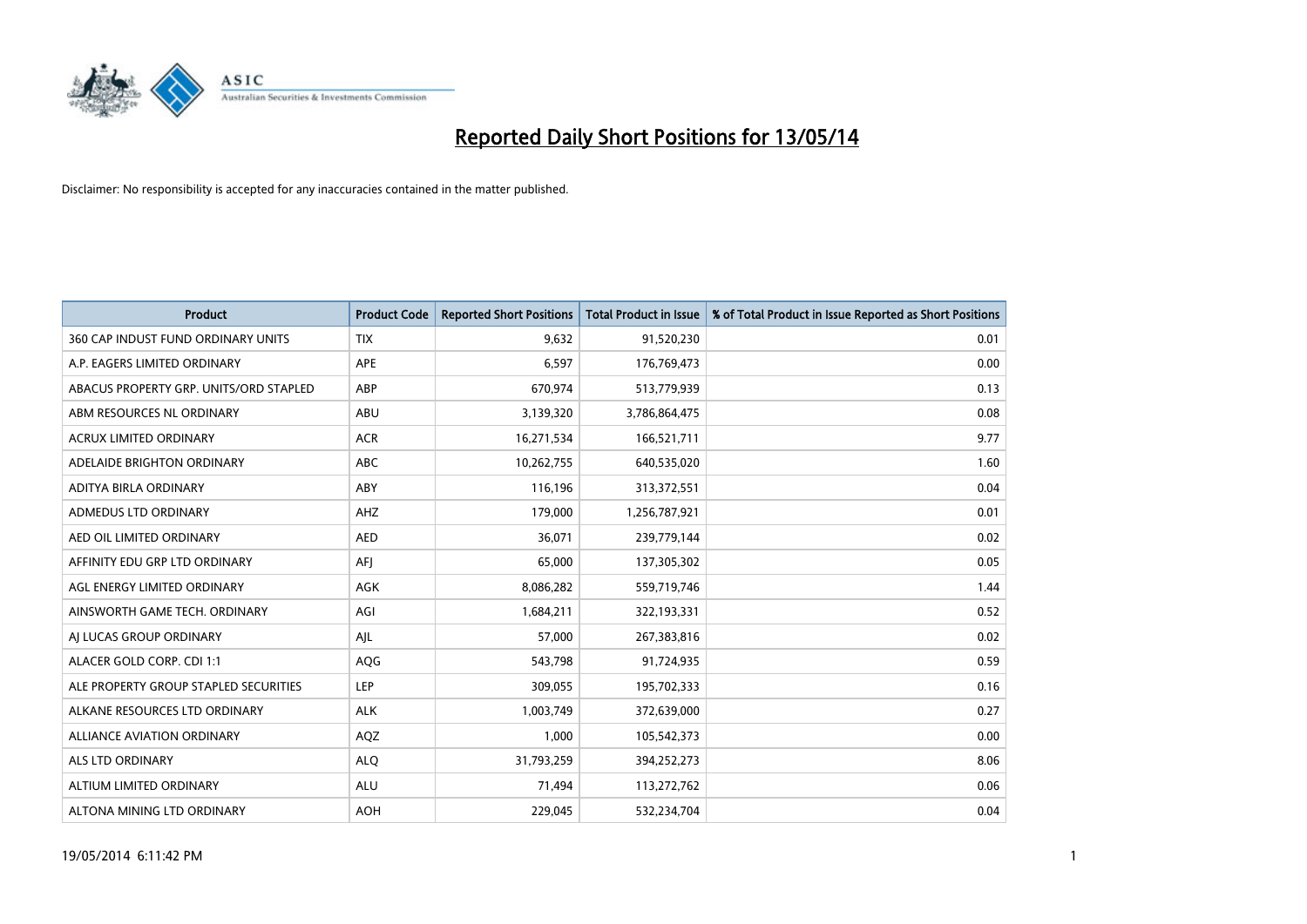

| <b>Product</b>                          | <b>Product Code</b> | <b>Reported Short Positions</b> | <b>Total Product in Issue</b> | % of Total Product in Issue Reported as Short Positions |
|-----------------------------------------|---------------------|---------------------------------|-------------------------------|---------------------------------------------------------|
| ALUMINA LIMITED ORDINARY                | <b>AWC</b>          | 76,595,215                      | 2,806,225,615                 | 2.73                                                    |
| AMCOM TELECOMM. ORDINARY                | AMM                 | 1,103,126                       | 245,322,894                   | 0.45                                                    |
| AMCOR LIMITED ORDINARY                  | <b>AMC</b>          | 3,989,730                       | 1,206,684,923                 | 0.33                                                    |
| AMP CAPITAL CHINA ORDINARY UNITS        | AGF                 | 10,042,208                      | 374,593,484                   | 2.68                                                    |
| AMP LIMITED ORDINARY                    | AMP                 | 42,037,666                      | 2,957,737,964                 | 1.42                                                    |
| ANSELL LIMITED ORDINARY                 | <b>ANN</b>          | 4,712,191                       | 152,937,881                   | 3.08                                                    |
| ANTARES ENERGY LTD ORDINARY             | AZZ                 | 815,970                         | 255,000,000                   | 0.32                                                    |
| ANZ BANKING GRP LTD ORDINARY            | ANZ                 | 9,230,835                       | 2,744,118,670                 | 0.34                                                    |
| APA GROUP STAPLED SECURITIES            | APA                 | 23,142,435                      | 835,750,807                   | 2.77                                                    |
| APN NEWS & MEDIA ORDINARY               | <b>APN</b>          | 1,659,354                       | 1,029,041,356                 | 0.16                                                    |
| AQUARIUS PLATINUM. ORDINARY             | AQP                 | 10,959,666                      | 488,103,453                   | 2.25                                                    |
| AQUILA RESOURCES ORDINARY               | <b>AQA</b>          | 6,413,795                       | 411,804,442                   | 1.56                                                    |
| ARAFURA RESOURCE LTD ORDINARY           | <b>ARU</b>          | $\overline{2}$                  | 441,270,644                   | 0.00                                                    |
| ARB CORPORATION ORDINARY                | ARP                 | 1,696,339                       | 72,493,302                    | 2.34                                                    |
| ARDENT LEISURE GROUP STAPLED SECURITIES | AAD                 | 2,327,526                       | 405,055,708                   | 0.57                                                    |
| ARENA REIT. ORDINARY UNITS              | <b>ARF</b>          | 33,164                          | 211,495,653                   | 0.02                                                    |
| ARISTOCRAT LEISURE ORDINARY             | <b>ALL</b>          | 8,411,289                       | 551,418,047                   | 1.53                                                    |
| ARRIUM LTD ORDINARY                     | ARI                 | 26,690,153                      | 1,366,183,142                 | 1.95                                                    |
| ASCIANO LIMITED ORDINARY                | <b>AIO</b>          | 9,287,247                       | 975,385,664                   | 0.95                                                    |
| ASG GROUP LIMITED ORDINARY              | ASZ                 | 568,838                         | 206,720,839                   | 0.28                                                    |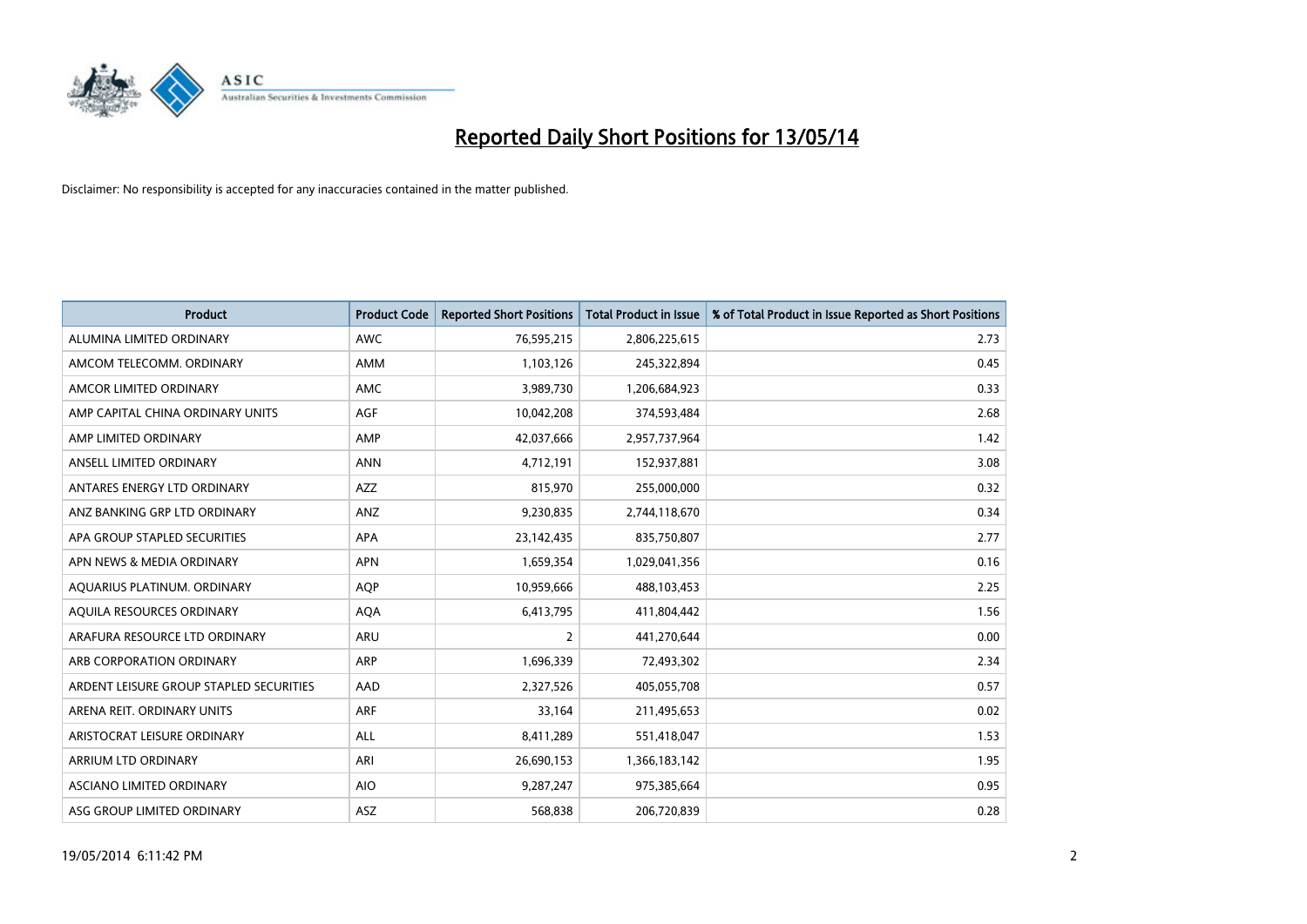

| <b>Product</b>                            | <b>Product Code</b> | <b>Reported Short Positions</b> | <b>Total Product in Issue</b> | % of Total Product in Issue Reported as Short Positions |
|-------------------------------------------|---------------------|---------------------------------|-------------------------------|---------------------------------------------------------|
| ASPEN GROUP ORD/UNITS STAPLED             | <b>APZ</b>          | 28,435                          | 119,948,774                   | 0.02                                                    |
| ASTRO JAP PROP GROUP STAPLED US PROHIBIT. | AJA                 | 57,310                          | 67,211,752                    | 0.09                                                    |
| ASX LIMITED ORDINARY                      | ASX                 | 5,277,035                       | 193,595,162                   | 2.73                                                    |
| ATLAS IRON LIMITED ORDINARY               | <b>AGO</b>          | 102,363,620                     | 915,496,158                   | 11.18                                                   |
| ATRUM COAL NL ORDINARY                    | <b>ATU</b>          | 272,089                         | 76,305,842                    | 0.36                                                    |
| AUCKLAND INTERNATION ORDINARY             | <b>AIA</b>          | 3,669                           | 1,190,484,097                 | 0.00                                                    |
| AURIZON HOLDINGS LTD ORDINARY             | AZJ                 | 40,763,293                      | 2,137,284,503                 | 1.91                                                    |
| AURORA OIL & GAS ORDINARY                 | <b>AUT</b>          | 1,231,072                       | 448,785,778                   | 0.27                                                    |
| AUSDRILL LIMITED ORDINARY                 | ASL                 | 27,270,683                      | 312,277,224                   | 8.73                                                    |
| AUSENCO LIMITED ORDINARY                  | AAX                 | 4,354,230                       | 168,449,799                   | 2.58                                                    |
| AUSTAL LIMITED ORDINARY                   | ASB                 | 251,810                         | 346,379,377                   | 0.07                                                    |
| AUSTBROKERS HOLDINGS ORDINARY             | <b>AUB</b>          | 9,813                           | 59,955,596                    | 0.02                                                    |
| AUSTEX OIL LIMITED ORDINARY               | <b>AOK</b>          | 297,060                         | 445,172,433                   | 0.07                                                    |
| AUSTIN ENGINEERING ORDINARY               | ANG                 | 1,000,106                       | 84,274,004                    | 1.19                                                    |
| AUSTRALAND PROPERTY STAPLED SECURITY      | <b>ALZ</b>          | 545,100                         | 578,984,528                   | 0.09                                                    |
| AUSTRALIAN AGRICULT, ORDINARY             | AAC                 | 3,136,749                       | 532,442,368                   | 0.59                                                    |
| AUSTRALIAN EDUCATION UNITS                | <b>AEU</b>          | 3,081                           | 205,069,661                   | 0.00                                                    |
| AUSTRALIAN INFR LTD ORDINARY              | <b>AIX</b>          | 14,364                          | 620,733,944                   | 0.00                                                    |
| AUSTRALIAN PHARM, ORDINARY                | API                 | 11,093,023                      | 488,115,883                   | 2.27                                                    |
| AUTOMOTIVE HOLDINGS ORDINARY              | <b>AHE</b>          | 127,507                         | 306,437,941                   | 0.04                                                    |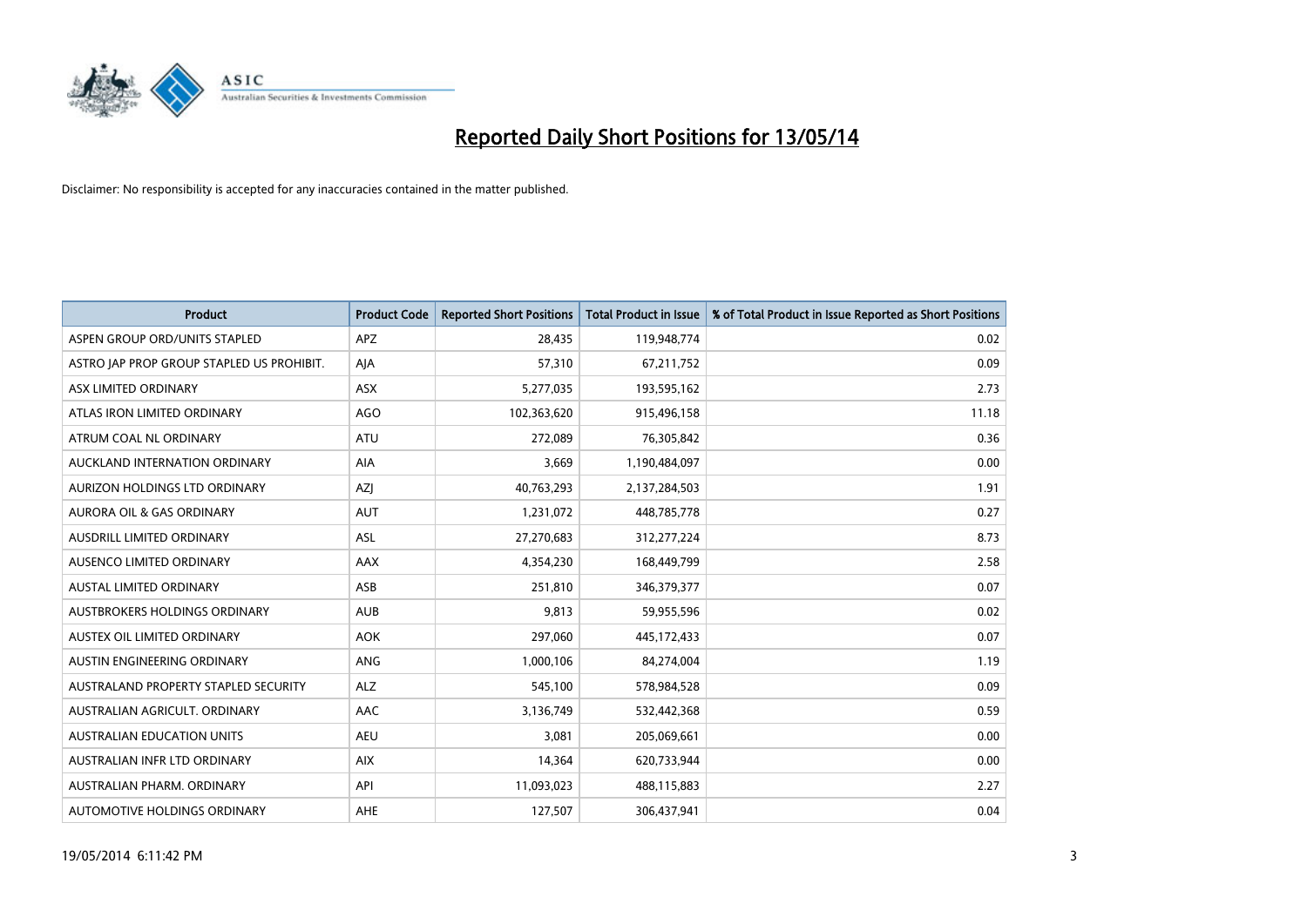

| <b>Product</b>                       | <b>Product Code</b> | <b>Reported Short Positions</b> | <b>Total Product in Issue</b> | % of Total Product in Issue Reported as Short Positions |
|--------------------------------------|---------------------|---------------------------------|-------------------------------|---------------------------------------------------------|
| AVEO GROUP STAPLED SECURITIES        | <b>AOG</b>          | 11,688,210                      | 500,111,460                   | 2.34                                                    |
| AWE LIMITED ORDINARY                 | AWE                 | 375,028                         | 522,696,385                   | 0.07                                                    |
| <b>AZONTO PET LTD ORDINARY</b>       | <b>APY</b>          | $\mathbf{1}$                    | 1,158,625,100                 | 0.00                                                    |
| AZUMAH RESOURCES ORDINARY            | <b>AZM</b>          | $\mathbf{1}$                    | 356,189,096                   | 0.00                                                    |
| <b>BANDANNA ENERGY ORDINARY</b>      | <b>BND</b>          | 24,881,080                      | 528,481,199                   | 4.71                                                    |
| BANK OF QUEENSLAND. ORDINARY         | <b>BOQ</b>          | 3,890,758                       | 339,560,605                   | 1.15                                                    |
| <b>BANNERMAN RESOURCES ORDINARY</b>  | <b>BMN</b>          | 300,047                         | 324,938,790                   | 0.09                                                    |
| <b>BASE RES LIMITED ORDINARY</b>     | <b>BSE</b>          | 5,536,230                       | 561,840,029                   | 0.99                                                    |
| BATHURST RES LTD. ORDINARY           | <b>BRL</b>          | 11,624,368                      | 944,931,961                   | 1.23                                                    |
| <b>BC IRON LIMITED ORDINARY</b>      | <b>BCI</b>          | 1,952,898                       | 124,028,630                   | 1.57                                                    |
| BEACH ENERGY LIMITED ORDINARY        | <b>BPT</b>          | 22,285,520                      | 1,291,444,999                 | 1.73                                                    |
| BEADELL RESOURCE LTD ORDINARY        | <b>BDR</b>          | 33,514,414                      | 790,777,280                   | 4.24                                                    |
| BEGA CHEESE LTD ORDINARY             | <b>BGA</b>          | 572,375                         | 152,245,802                   | 0.38                                                    |
| BENDIGO AND ADELAIDE ORDINARY        | <b>BEN</b>          | 11,905,781                      | 433,893,557                   | 2.74                                                    |
| BENITEC BIOPHARMA ORDINARY           | <b>BLT</b>          | 4,369                           | 114,898,793                   | 0.00                                                    |
| BENTHAM IMF LTD ORDINARY             | <b>IMF</b>          | 4,569,062                       | 165,370,269                   | 2.76                                                    |
| BERKELEY RESOURCES ORDINARY          | <b>BKY</b>          | 60,659                          | 180,361,323                   | 0.03                                                    |
| BETASHARES ASX RES ETF UNITS         | <b>ORE</b>          | 517,432                         | 3,022,150                     | 17.12                                                   |
| <b>BHP BILLITON LIMITED ORDINARY</b> | <b>BHP</b>          | 9,597,672                       | 3,211,691,105                 | 0.30                                                    |
| <b>BIGAIR GROUP LIMITED ORDINARY</b> | <b>BGL</b>          | 39,410                          | 172,872,340                   | 0.02                                                    |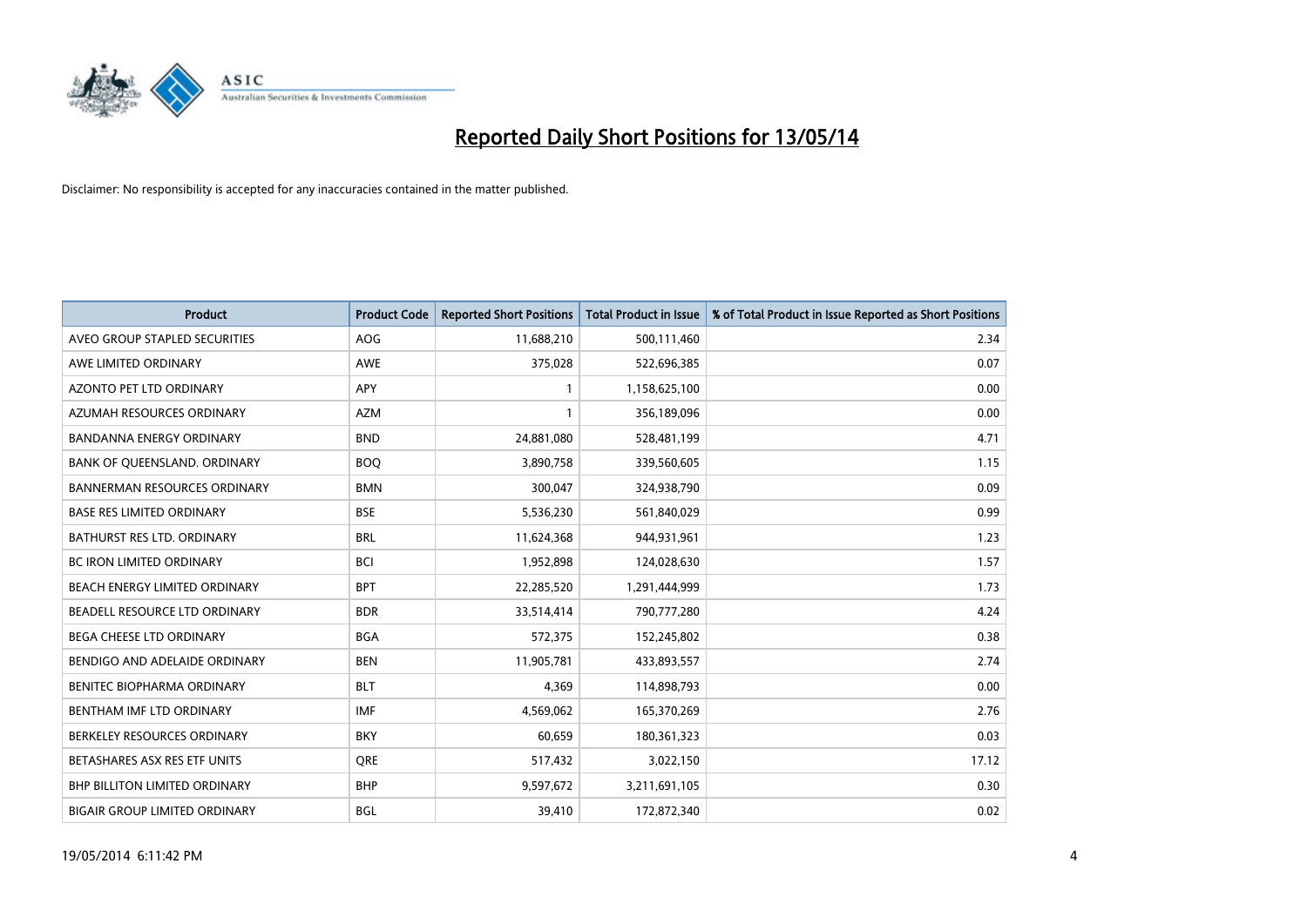

| <b>Product</b>                         | <b>Product Code</b> | <b>Reported Short Positions</b> | <b>Total Product in Issue</b> | % of Total Product in Issue Reported as Short Positions |
|----------------------------------------|---------------------|---------------------------------|-------------------------------|---------------------------------------------------------|
| <b>BILLABONG ORDINARY</b>              | <b>BBG</b>          | 12,346,732                      | 990,370,034                   | 1.25                                                    |
| <b>BIONOMICS LIMITED ORDINARY</b>      | <b>BNO</b>          | 119,720                         | 417,331,567                   | 0.03                                                    |
| <b>BLACKMORES LIMITED ORDINARY</b>     | <b>BKL</b>          | 6,868                           | 17,113,392                    | 0.04                                                    |
| BLACKTHORN RESOURCES ORD US PROHIBITED | <b>BTR</b>          | 258,652                         | 164,285,950                   | 0.16                                                    |
| <b>BLUESCOPE STEEL LTD ORDINARY</b>    | <b>BSL</b>          | 4,597,852                       | 558,848,896                   | 0.82                                                    |
| <b>BOART LONGYEAR ORDINARY</b>         | <b>BLY</b>          | 44,517,914                      | 461,163,412                   | 9.65                                                    |
| BORAL LIMITED, ORDINARY                | <b>BLD</b>          | 20,719,696                      | 782,736,249                   | 2.65                                                    |
| <b>BRADKEN LIMITED ORDINARY</b>        | <b>BKN</b>          | 16,700,285                      | 171,027,249                   | 9.76                                                    |
| <b>BRAMBLES LIMITED ORDINARY</b>       | <b>BXB</b>          | 2,019,904                       | 1,562,895,407                 | 0.13                                                    |
| BREVILLE GROUP LTD ORDINARY            | <b>BRG</b>          | 2,183,524                       | 130,095,322                   | 1.68                                                    |
| <b>BRICKWORKS LIMITED ORDINARY</b>     | <b>BKW</b>          | 15,585                          | 148,038,996                   | 0.01                                                    |
| <b>BROCKMAN MINING LTD ORDINARY</b>    | <b>BCK</b>          | 36                              | 8,381,982,131                 | 0.00                                                    |
| BT INVESTMENT MNGMNT ORDINARY          | <b>BTT</b>          | 1,995                           | 282,727,073                   | 0.00                                                    |
| <b>BURU ENERGY ORDINARY</b>            | <b>BRU</b>          | 14,847,788                      | 298,505,530                   | 4.97                                                    |
| <b>BWP TRUST ORDINARY UNITS</b>        | <b>BWP</b>          | 8,368,113                       | 634,395,195                   | 1.32                                                    |
| CABCHARGE AUSTRALIA ORDINARY           | CAB                 | 8,931,600                       | 120,430,683                   | 7.42                                                    |
| <b>CALIBRE GROUP LTD ORDINARY</b>      | <b>CGH</b>          | 2,293                           | 333,200,148                   | 0.00                                                    |
| CALTEX AUSTRALIA ORDINARY              | <b>CTX</b>          | 1,251,273                       | 270,000,000                   | 0.46                                                    |
| CAPITOL HEALTH ORDINARY                | CAI                 | 296,363                         | 431,180,115                   | 0.07                                                    |
| <b>CARDNO LIMITED ORDINARY</b>         | CDD                 | 6,563,119                       | 162,376,730                   | 4.04                                                    |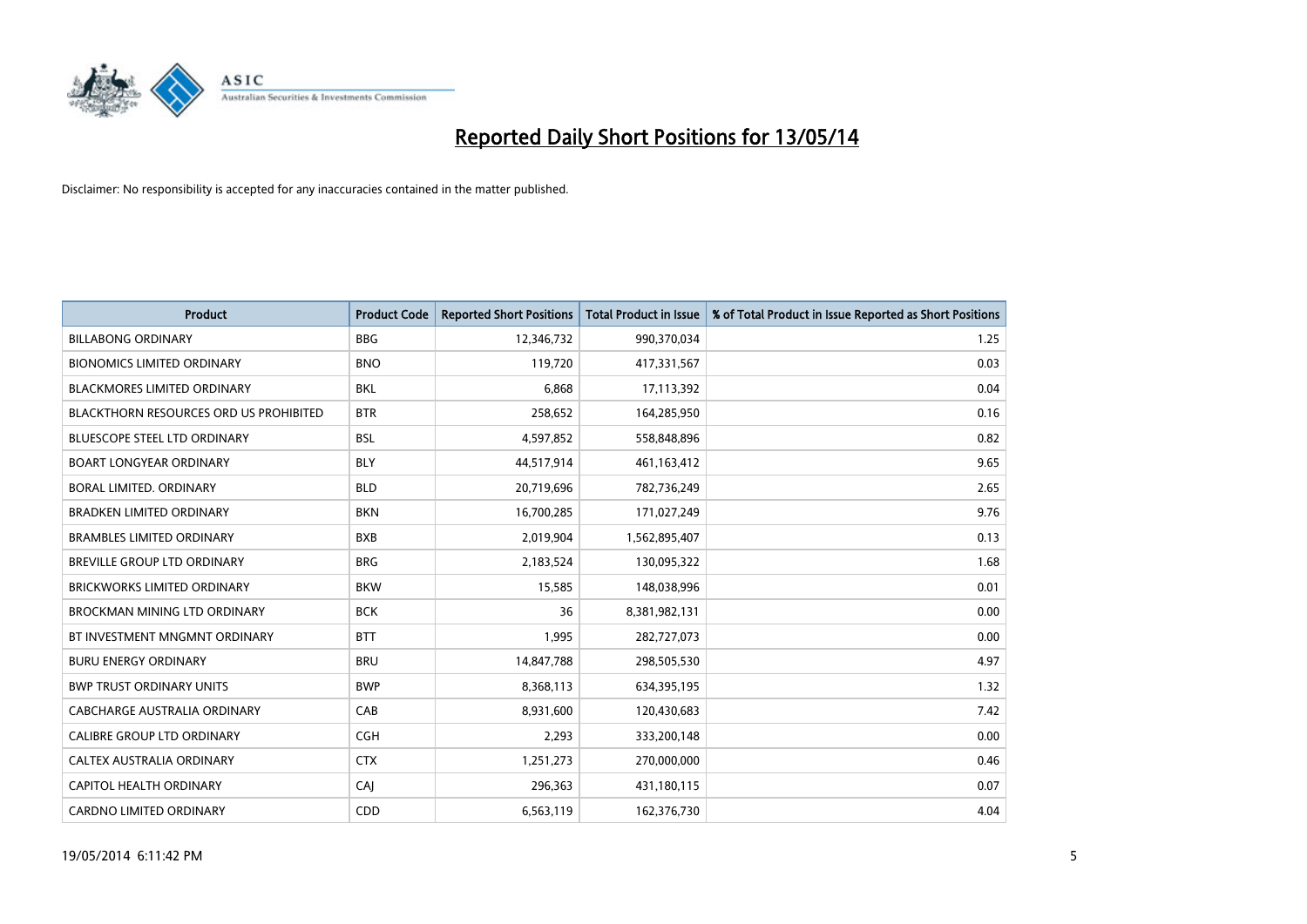

| <b>Product</b>                          | <b>Product Code</b> | <b>Reported Short Positions</b> | <b>Total Product in Issue</b> | % of Total Product in Issue Reported as Short Positions |
|-----------------------------------------|---------------------|---------------------------------|-------------------------------|---------------------------------------------------------|
| <b>CARINDALE PROPERTY UNIT</b>          | <b>CDP</b>          | 162                             | 70,000,000                    | 0.00                                                    |
| CARNARVON PETROLEUM ORDINARY            | <b>CVN</b>          | 734                             | 986,565,952                   | 0.00                                                    |
| CARSALES.COM LTD ORDINARY               | <b>CRZ</b>          | 6,836,217                       | 237,803,965                   | 2.87                                                    |
| CASH CONVERTERS ORDINARY                | CCV                 | 11,246,485                      | 428,886,124                   | 2.62                                                    |
| CEDAR WOODS PROP. ORDINARY              | <b>CWP</b>          | 27,787                          | 73,914,844                    | 0.04                                                    |
| CENTRAL PETROLEUM ORDINARY              | <b>CTP</b>          | 1,943,250                       | 348,718,957                   | 0.56                                                    |
| <b>CERAMIC FUEL CELLS ORDINARY</b>      | <b>CFU</b>          | 994,772                         | 2,456,930,574                 | 0.04                                                    |
| CFS RETAIL TRUST GRP STAPLED SECURITIES | <b>CFX</b>          | 70,693,776                      | 3,018,050,810                 | 2.34                                                    |
| CHALLENGER DIV.PRO. STAPLED UNITS       | <b>CDI</b>          | 12,628                          | 214,101,013                   | 0.01                                                    |
| <b>CHALLENGER LIMITED ORDINARY</b>      | <b>CGF</b>          | 1,056,017                       | 530,862,585                   | 0.20                                                    |
| CHANDLER MACLEOD LTD ORDINARY           | <b>CMG</b>          | 1                               | 547,985,086                   | 0.00                                                    |
| CHARTER HALL GROUP STAPLED US PROHIBIT. | <b>CHC</b>          | 279,906                         | 347,925,558                   | 0.08                                                    |
| <b>CHARTER HALL RETAIL UNITS</b>        | <b>COR</b>          | 12,320,598                      | 369,040,750                   | 3.34                                                    |
| <b>CHORUS LIMITED ORDINARY</b>          | <b>CNU</b>          | 46,418                          | 396,369,767                   | 0.01                                                    |
| CITIGOLD CORP LTD ORDINARY              | <b>CTO</b>          | 153,427                         | 1,495,764,906                 | 0.01                                                    |
| COAL OF AFRICA LTD ORDINARY             | <b>CZA</b>          | 426                             | 1,048,368,613                 | 0.00                                                    |
| COALSPUR MINES LTD ORDINARY             | <b>CPL</b>          | 6,101,876                       | 641,394,435                   | 0.95                                                    |
| COBAR CONSOLIDATED ORDINARY             | CCU                 | 100,000                         | 329,715,353                   | 0.03                                                    |
| COCA-COLA AMATIL ORDINARY               | <b>CCL</b>          | 15,828,000                      | 763,590,249                   | 2.07                                                    |
| COCHLEAR LIMITED ORDINARY               | <b>COH</b>          | 9,614,353                       | 57,062,020                    | 16.85                                                   |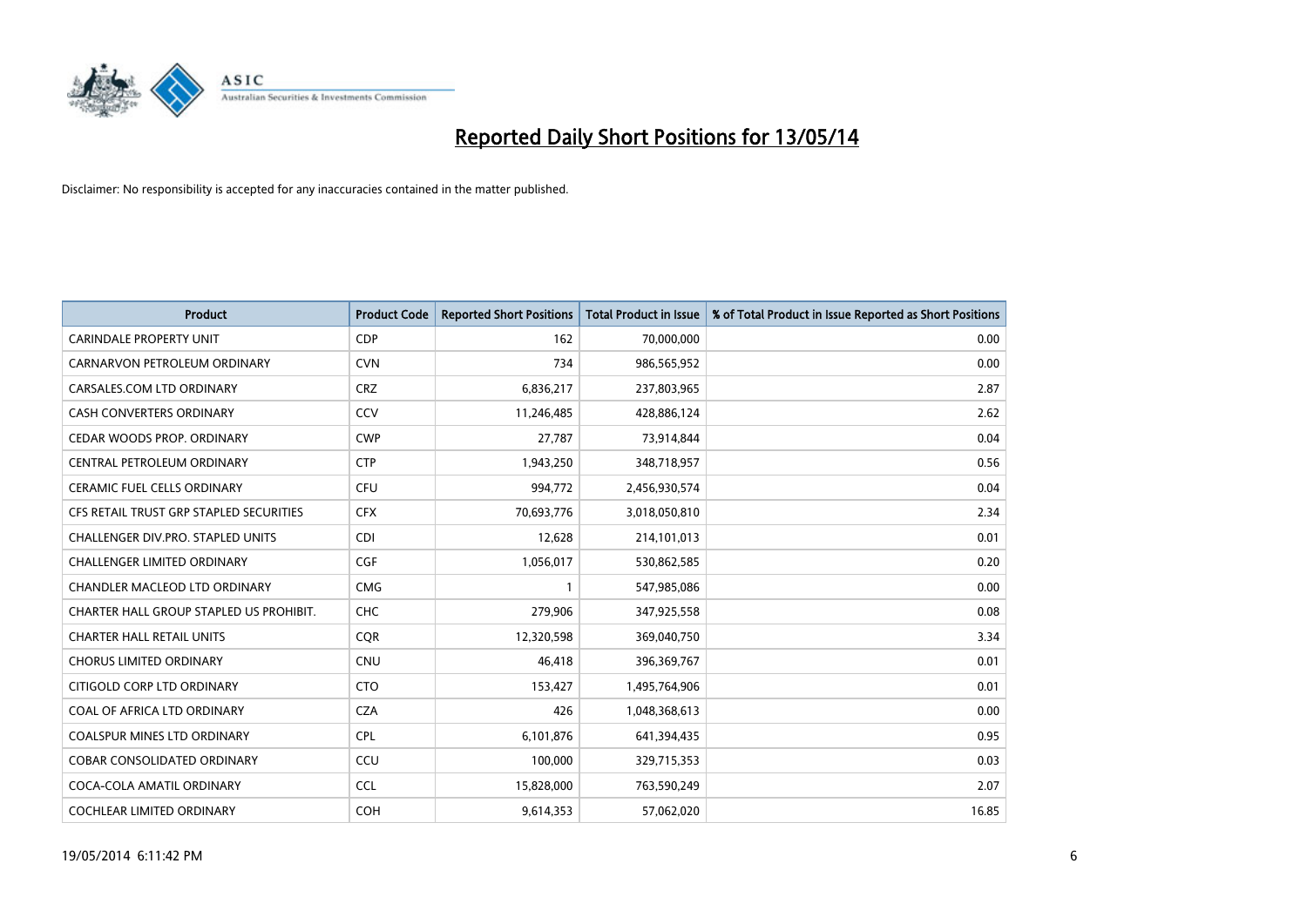

| <b>Product</b>                          | <b>Product Code</b> | <b>Reported Short Positions</b> | <b>Total Product in Issue</b> | % of Total Product in Issue Reported as Short Positions |
|-----------------------------------------|---------------------|---------------------------------|-------------------------------|---------------------------------------------------------|
| <b>COCKATOO COAL ORDINARY</b>           | <b>COK</b>          | 167,987                         | 4,560,196,928                 | 0.00                                                    |
| CODAN LIMITED ORDINARY                  | <b>CDA</b>          | 695,921                         | 176,969,924                   | 0.39                                                    |
| <b>COFFEY INTERNATIONAL ORDINARY</b>    | <b>COF</b>          | 1,917                           | 255,833,165                   | 0.00                                                    |
| <b>COLLECTION HOUSE ORDINARY</b>        | <b>CLH</b>          | 2,156,474                       | 129,717,785                   | 1.66                                                    |
| <b>COLLINS FOODS LTD ORDINARY</b>       | <b>CKF</b>          | 20,074                          | 93,000,003                    | 0.02                                                    |
| COMMONWEALTH BANK, ORDINARY             | <b>CBA</b>          | 9,354,284                       | 1,621,319,194                 | 0.58                                                    |
| <b>COMPASS RESOURCES ORDINARY</b>       | <b>CMR</b>          | 7,472                           | 1,403,744,100                 | 0.00                                                    |
| <b>COMPUTERSHARE LTD ORDINARY</b>       | <b>CPU</b>          | 12,014,862                      | 556,203,079                   | 2.16                                                    |
| CORP TRAVEL LIMITED ORDINARY            | <b>CTD</b>          | 101,284                         | 89,890,762                    | 0.11                                                    |
| <b>COVER-MORE GRP LTD ORDINARY</b>      | <b>CVO</b>          | 1,020,244                       | 317,750,000                   | 0.32                                                    |
| <b>CREDIT CORP GROUP ORDINARY</b>       | <b>CCP</b>          | 326,899                         | 46,131,882                    | 0.71                                                    |
| <b>CROMWELL PROP STAPLED SECURITIES</b> | <b>CMW</b>          | 18,174,276                      | 1,724,697,156                 | 1.05                                                    |
| CROWE HORWATH AUS ORDINARY              | <b>CRH</b>          | 926,496                         | 273,005,429                   | 0.34                                                    |
| <b>CROWN RESORTS LTD ORDINARY</b>       | <b>CWN</b>          | 3,705,467                       | 728,394,185                   | 0.51                                                    |
| <b>CSG LIMITED ORDINARY</b>             | CSV                 | 189,096                         | 278,973,075                   | 0.07                                                    |
| <b>CSL LIMITED ORDINARY</b>             | <b>CSL</b>          | 958,206                         | 480,673,173                   | 0.20                                                    |
| <b>CSR LIMITED ORDINARY</b>             | <b>CSR</b>          | 14,031,001                      | 506,000,315                   | 2.77                                                    |
| <b>CUDECO LIMITED ORDINARY</b>          | CDU                 | 9,008,817                       | 234,583,408                   | 3.84                                                    |
| DART ENERGY LTD ORDINARY                | <b>DTE</b>          | 1,834,298                       | 1,108,752,733                 | 0.17                                                    |
| DATA#3 LIMITED ORDINARY                 | <b>DTL</b>          | 219,235                         | 153,974,950                   | 0.14                                                    |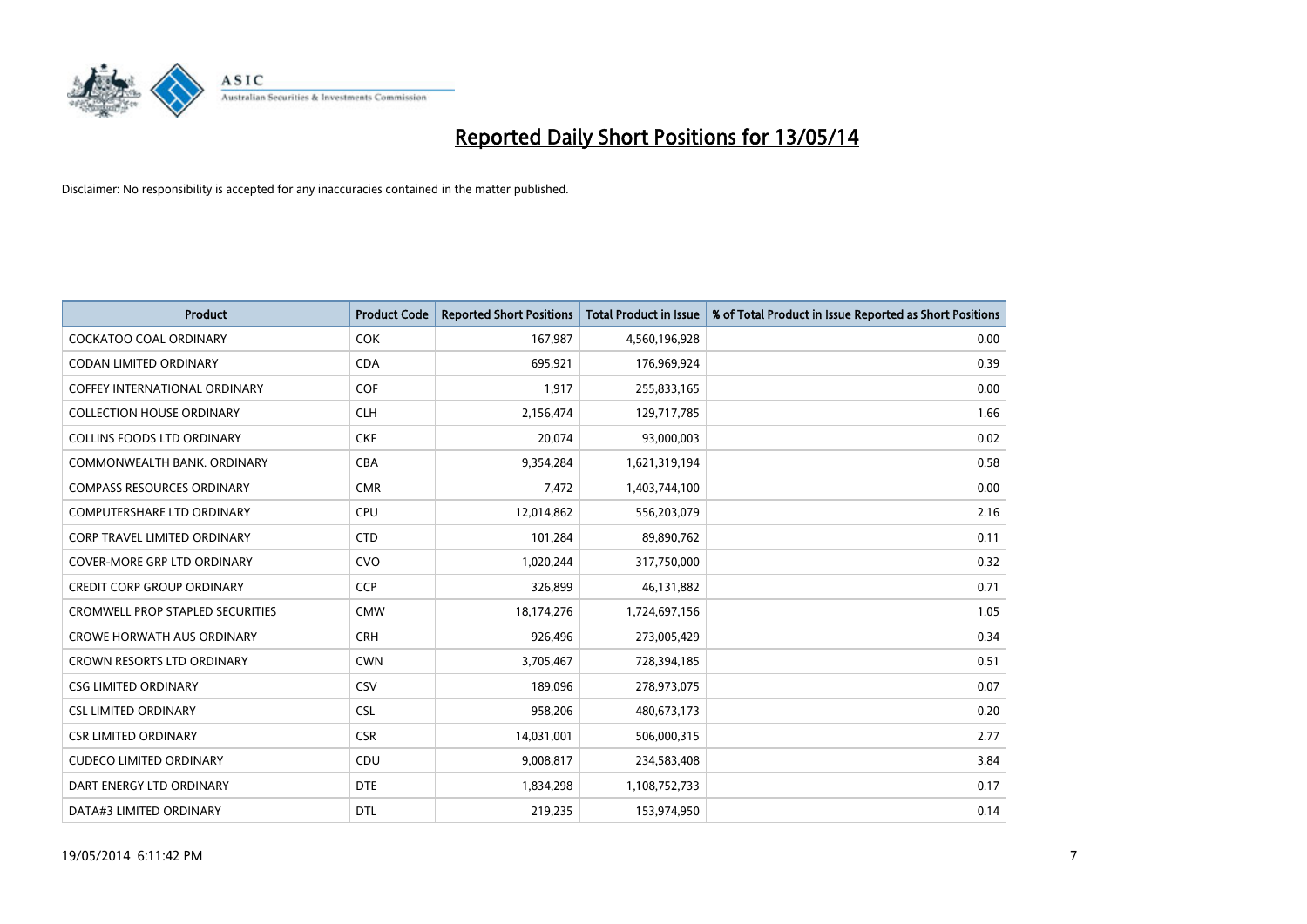

| <b>Product</b>                     | <b>Product Code</b> | <b>Reported Short Positions</b> | <b>Total Product in Issue</b> | % of Total Product in Issue Reported as Short Positions |
|------------------------------------|---------------------|---------------------------------|-------------------------------|---------------------------------------------------------|
| DAVID JONES LIMITED ORDINARY       | <b>DJS</b>          | 7,880,176                       | 537,137,845                   | 1.47                                                    |
| DECMIL GROUP LIMITED ORDINARY      | <b>DCG</b>          | 1,755,184                       | 168,657,794                   | 1.04                                                    |
| DEEP YELLOW LIMITED ORDINARY       | <b>DYL</b>          | 840                             | 1,617,041,367                 | 0.00                                                    |
| DEXUS PROPERTY GROUP STAPLED UNITS | <b>DXS</b>          | 10,623,055                      | 5,433,110,810                 | 0.20                                                    |
| DICK SMITH HLDGS ORDINARY          | <b>DSH</b>          | 14,454,197                      | 236,511,364                   | 6.11                                                    |
| DISCOVERY METALS LTD ORDINARY      | <b>DML</b>          | 1,891,610                       | 560,034,418                   | 0.34                                                    |
| DOMINO PIZZA ENTERPR ORDINARY      | <b>DMP</b>          | 1,917,994                       | 85,915,713                    | 2.23                                                    |
| DONACO INTERNATIONAL ORDINARY      | <b>DNA</b>          | 854,340                         | 460,178,463                   | 0.19                                                    |
| DOWNER EDI LIMITED ORDINARY        | <b>DOW</b>          | 14,317,905                      | 435,399,975                   | 3.29                                                    |
| DRAGON MINING LTD ORDINARY         | <b>DRA</b>          | 147                             | 88,840,613                    | 0.00                                                    |
| DRILLSEARCH ENERGY ORDINARY        | <b>DLS</b>          | 14,702,754                      | 432,965,895                   | 3.40                                                    |
| DUET GROUP STAPLED US PROHIBIT.    | <b>DUE</b>          | 13,121,451                      | 1,317,809,323                 | 1.00                                                    |
| DULUXGROUP LIMITED ORDINARY        | <b>DLX</b>          | 2,330,144                       | 381,093,950                   | 0.61                                                    |
| DWS LTD ORDINARY                   | <b>DWS</b>          | 6,450                           | 132,362,763                   | 0.00                                                    |
| ECHO ENTERTAINMENT ORDINARY        | EGP                 | 39,744,736                      | 825,672,730                   | 4.81                                                    |
| ELDERS LIMITED ORDINARY            | <b>ELD</b>          | 19,715,545                      | 455,013,329                   | 4.33                                                    |
| ELEMENTAL MINERALS ORDINARY        | <b>ELM</b>          | 170,287                         | 303,263,391                   | 0.06                                                    |
| <b>EMECO HOLDINGS ORDINARY</b>     | <b>EHL</b>          | 13,088,252                      | 599,675,707                   | 2.18                                                    |
| <b>ENDEAVOUR MIN CORP CDI 1:1</b>  | <b>EVR</b>          | 31,765                          | 58,567,618                    | 0.05                                                    |
| ENERGY RESOURCES ORDINARY 'A'      | ERA                 | 9,750,174                       | 517,725,062                   | 1.88                                                    |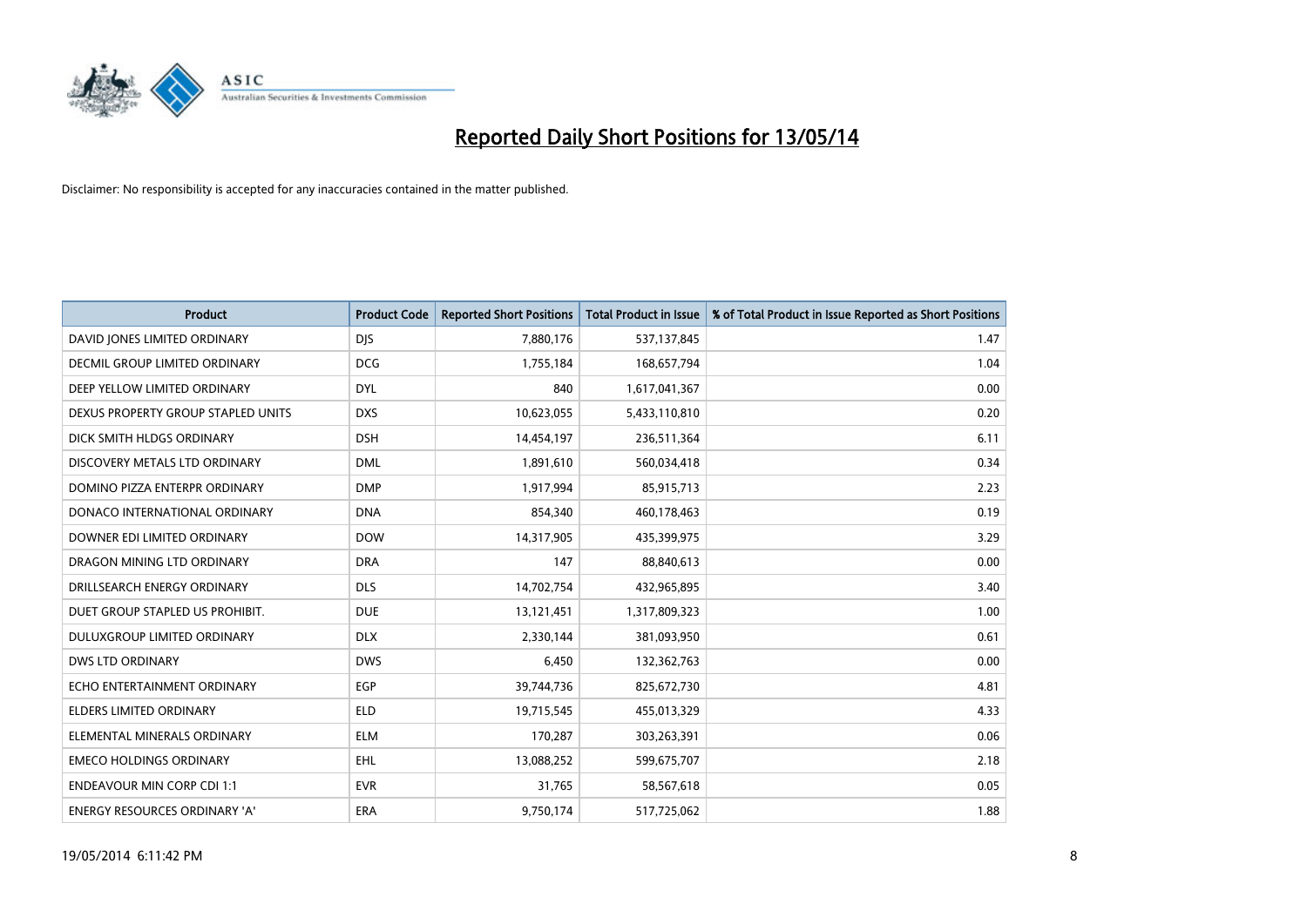

| <b>Product</b>                         | <b>Product Code</b> | <b>Reported Short Positions</b> | <b>Total Product in Issue</b> | % of Total Product in Issue Reported as Short Positions |
|----------------------------------------|---------------------|---------------------------------|-------------------------------|---------------------------------------------------------|
| <b>ENERGY WORLD CORPOR, ORDINARY</b>   | <b>EWC</b>          | 43,873,630                      | 1,734,166,672                 | 2.53                                                    |
| ENVESTRA LIMITED ORDINARY              | <b>ENV</b>          | 537,290                         | 1,796,808,474                 | 0.03                                                    |
| EQUATORIAL RES LTD ORDINARY            | EQX                 | 182                             | 122,185,353                   | 0.00                                                    |
| EQUITY TRUSTEES ORDINARY               | EQT                 | 10.048                          | 14,600,582                    | 0.07                                                    |
| ERM POWER LIMITED ORDINARY             | EPW                 | 137,071                         | 239,269,727                   | 0.06                                                    |
| ETHANE PIPELINE STAPLED SECURITIES     | <b>EPX</b>          | 4,168                           | 69,302,275                    | 0.01                                                    |
| EVOLUTION MINING LTD ORDINARY          | <b>EVN</b>          | 29,167,123                      | 709,989,453                   | 4.11                                                    |
| FAIRFAX MEDIA LTD ORDINARY             | FXJ                 | 74,867,814                      | 2,351,955,725                 | 3.18                                                    |
| <b>FANTASTIC HOLDINGS ORDINARY</b>     | <b>FAN</b>          | 18,891                          | 103,068,398                   | 0.02                                                    |
| FAR LTD ORDINARY                       | FAR                 | 23,660,783                      | 2,499,846,742                 | 0.95                                                    |
| FEDERATION CNTRES ORD/UNIT STAPLED SEC | <b>FDC</b>          | 2,354,164                       | 1,427,641,565                 | 0.16                                                    |
| FINBAR GROUP LIMITED ORDINARY          | FRI                 | $\mathbf{1}$                    | 227,018,204                   | 0.00                                                    |
| FISHER & PAYKEL H. ORDINARY            | <b>FPH</b>          | 1,179,017                       | 551,121,498                   | 0.21                                                    |
| FLEETWOOD CORP ORDINARY                | <b>FWD</b>          | 2,325,335                       | 60,581,211                    | 3.84                                                    |
| FLETCHER BUILDING ORDINARY             | <b>FBU</b>          | 1,447,821                       | 687,854,788                   | 0.21                                                    |
| FLEXIGROUP LIMITED ORDINARY            | <b>FXL</b>          | 2,141,370                       | 304,096,060                   | 0.70                                                    |
| FLIGHT CENTRE TRAVEL ORDINARY          | <b>FLT</b>          | 6,251,734                       | 100,562,587                   | 6.22                                                    |
| FLINDERS MINES LTD ORDINARY            | <b>FMS</b>          | 37,351,959                      | 2,400,995,602                 | 1.56                                                    |
| <b>FOCUS MINERALS LTD ORDINARY</b>     | <b>FML</b>          | 1,936,223                       | 9,137,375,877                 | 0.02                                                    |
| FONTERRA SHARE FUND ORDINARY UNITS     | <b>FSF</b>          | 33                              | 106,913,918                   | 0.00                                                    |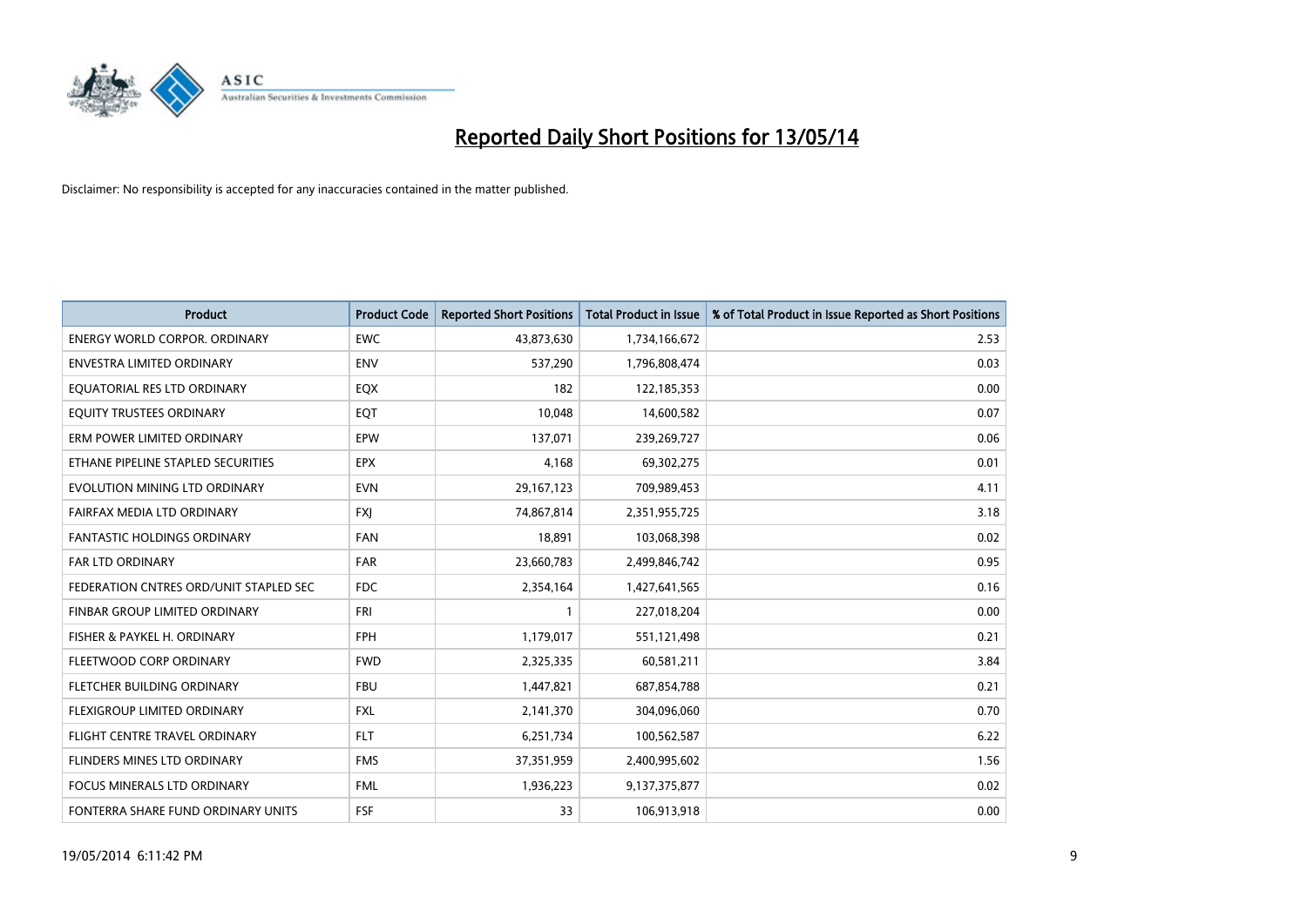

| <b>Product</b>                             | <b>Product Code</b> | <b>Reported Short Positions</b> | <b>Total Product in Issue</b> | % of Total Product in Issue Reported as Short Positions |
|--------------------------------------------|---------------------|---------------------------------|-------------------------------|---------------------------------------------------------|
| <b>FORGE GROUP LIMITED ORDINARY</b>        | <b>FGE</b>          | 2,454,173                       | 86,169,014                    | 2.85                                                    |
| FORTESCUE METALS GRP ORDINARY              | <b>FMG</b>          | 166,314,497                     | 3,113,798,151                 | 5.34                                                    |
| FREEDOM FOOD LTD ORDINARY                  | <b>FNP</b>          | 10,000                          | 150,578,705                   | 0.01                                                    |
| <b>FREELANCER LTD ORDINARY</b>             | <b>FLN</b>          | 90.853                          | 436,500,000                   | 0.02                                                    |
| <b>G.U.D. HOLDINGS ORDINARY</b>            | GUD                 | 2,641,791                       | 71,066,740                    | 3.72                                                    |
| <b>G8 EDUCATION LIMITED ORDINARY</b>       | <b>GEM</b>          | 10,125,749                      | 327,354,270                   | 3.09                                                    |
| <b>GALAXY RESOURCES ORDINARY</b>           | <b>GXY</b>          | 329,458                         | 1,027,077,829                 | 0.03                                                    |
| <b>GBST HOLDINGS., ORDINARY</b>            | <b>GBT</b>          | 12,892                          | 66,561,725                    | 0.02                                                    |
| <b>GDI PROPERTY GRP STAPLED SECURITIES</b> | <b>GDI</b>          | 8,545                           | 567,575,025                   | 0.00                                                    |
| <b>GENETIC TECHNOLOGIES ORDINARY</b>       | <b>GTG</b>          | 1,847,670                       | 664,769,002                   | 0.28                                                    |
| <b>GEODYNAMICS LIMITED ORDINARY</b>        | GDY                 | 819                             | 435,880,130                   | 0.00                                                    |
| GI DYNAMICS, INC CDI US PROHIBITED         | <b>GID</b>          | 312,676                         | 464,182,730                   | 0.07                                                    |
| <b>GINDALBIE METALS LTD ORDINARY</b>       | <b>GBG</b>          | 38,506,890                      | 1,493,660,842                 | 2.58                                                    |
| <b>GOODMAN FIELDER, ORDINARY</b>           | <b>GFF</b>          | 33,589,831                      | 1,955,559,207                 | 1.72                                                    |
| <b>GOODMAN GROUP STAPLED</b>               | <b>GMG</b>          | 6,632,588                       | 1,727,685,976                 | 0.38                                                    |
| <b>GPT GROUP STAPLED SEC.</b>              | <b>GPT</b>          | 7,081,901                       | 1,685,460,955                 | 0.42                                                    |
| <b>GRAINCORP LIMITED A CLASS ORDINARY</b>  | <b>GNC</b>          | 5,756,784                       | 228,855,628                   | 2.52                                                    |
| <b>GRANGE RESOURCES, ORDINARY</b>          | <b>GRR</b>          | 4,865,486                       | 1,157,097,869                 | 0.42                                                    |
| <b>GREENCROSS LIMITED ORDINARY</b>         | GXL                 | 12,157                          | 90,893,174                    | 0.01                                                    |
| <b>GREENLAND MIN EN LTD ORDINARY</b>       | GGG                 | 4,237,433                       | 576,452,827                   | 0.74                                                    |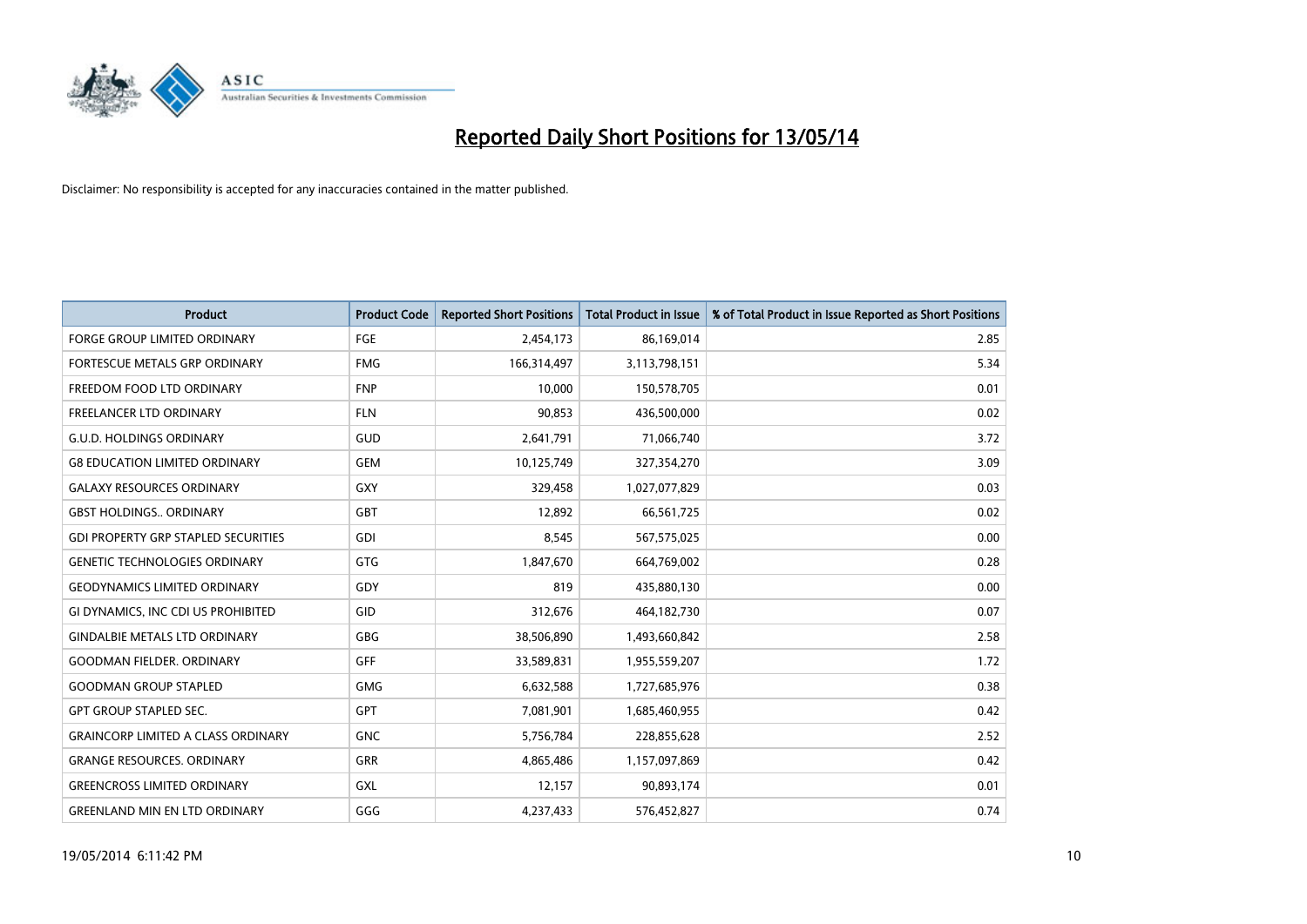

| <b>Product</b>                                   | <b>Product Code</b> | <b>Reported Short Positions</b> | <b>Total Product in Issue</b> | % of Total Product in Issue Reported as Short Positions |
|--------------------------------------------------|---------------------|---------------------------------|-------------------------------|---------------------------------------------------------|
| <b>GROWTHPOINT PROPERTY ORD/UNIT STAPLED SEC</b> | GOZ                 | 1,309,858                       | 488,029,437                   | 0.27                                                    |
| <b>GRYPHON MINERALS LTD ORDINARY</b>             | GRY                 | 3,994,221                       | 401,011,505                   | 1.00                                                    |
| <b>GUILDFORD COAL LTD ORDINARY</b>               | <b>GUF</b>          | 2,152,374                       | 761,857,020                   | 0.28                                                    |
| <b>GWA GROUP LTD ORDINARY</b>                    | <b>GWA</b>          | 11,625,502                      | 306,533,770                   | 3.79                                                    |
| HARVEY NORMAN ORDINARY                           | <b>HVN</b>          | 62,337,169                      | 1,062,316,784                 | 5.87                                                    |
| <b>HENDERSON GROUP CDI 1:1</b>                   | <b>HGG</b>          | 2,171,444                       | 655,128,628                   | 0.33                                                    |
| HFA HOLDINGS LIMITED ORDINARY                    | <b>HFA</b>          | 3,809                           | 118,738,157                   | 0.00                                                    |
| <b>HIGHLANDS PACIFIC ORDINARY</b>                | <b>HIG</b>          | 3,153                           | 854,261,346                   | 0.00                                                    |
| HILLGROVE RES LTD ORDINARY                       | <b>HGO</b>          | 794,270                         | 1,180,889,221                 | 0.07                                                    |
| <b>HILLS LTD ORDINARY</b>                        | <b>HIL</b>          | 596,346                         | 235, 173, 156                 | 0.25                                                    |
| HORIZON OIL LIMITED ORDINARY                     | <b>HZN</b>          | 91,411,288                      | 1,301,647,932                 | 7.02                                                    |
| HOT CHILI LTD ORDINARY                           | <b>HCH</b>          | 400                             | 347,732,196                   | 0.00                                                    |
| HOTEL PROPERTY STAPLED                           | <b>HPI</b>          | 85,734                          | 132,870,000                   | 0.06                                                    |
| <b>ICAR ASIA LTD ORDINARY</b>                    | ICQ                 | 30,645                          | 121,889,834                   | 0.03                                                    |
| <b>ICON ENERGY LIMITED ORDINARY</b>              | <b>ICN</b>          | 27,075                          | 615,774,351                   | 0.00                                                    |
| <b>IINET LIMITED ORDINARY</b>                    | <b>IIN</b>          | 3,397,343                       | 161,238,847                   | 2.11                                                    |
| <b>ILUKA RESOURCES ORDINARY</b>                  | <b>ILU</b>          | 39,643,434                      | 418,700,517                   | 9.47                                                    |
| <b>IMDEX LIMITED ORDINARY</b>                    | <b>IMD</b>          | 4,336,097                       | 212,110,368                   | 2.04                                                    |
| <b>INCITEC PIVOT ORDINARY</b>                    | IPL                 | 21,596,551                      | 1,644,919,097                 | 1.31                                                    |
| INDEPENDENCE GROUP ORDINARY                      | <b>IGO</b>          | 607,913                         | 233,323,905                   | 0.26                                                    |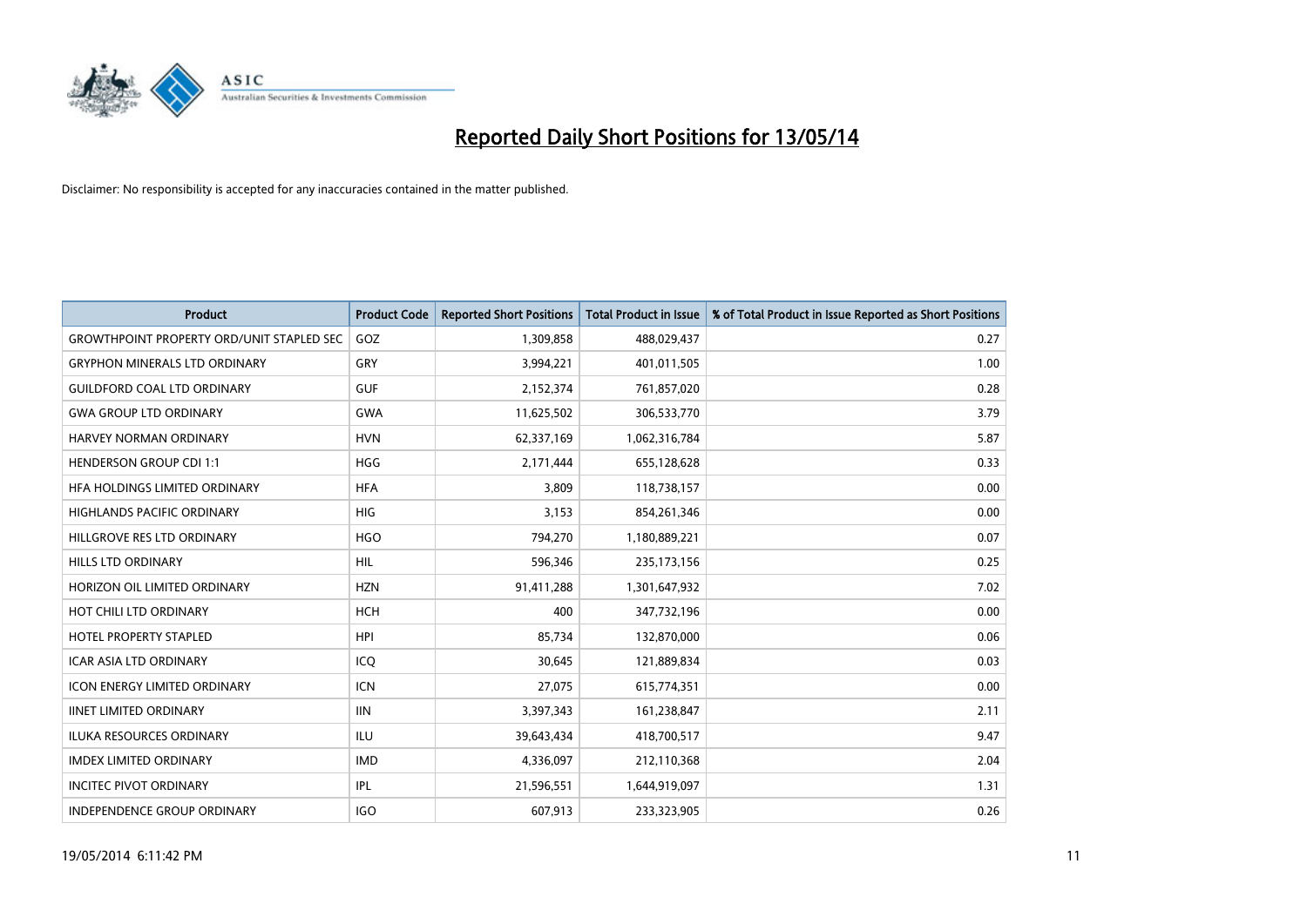

| <b>Product</b>                           | <b>Product Code</b> | <b>Reported Short Positions</b> | <b>Total Product in Issue</b> | % of Total Product in Issue Reported as Short Positions |
|------------------------------------------|---------------------|---------------------------------|-------------------------------|---------------------------------------------------------|
| <b>INDOCHINE MINING LTD ORDINARY</b>     | <b>IDC</b>          | 18,008                          | 1,003,497,126                 | 0.00                                                    |
| INDOPHIL RESOURCES ORDINARY              | <b>IRN</b>          | 183,083                         | 1,203,146,194                 | 0.02                                                    |
| <b>INDUSTRIA REIT STAPLED</b>            | <b>IDR</b>          | 34,653                          | 125,000,001                   | 0.03                                                    |
| <b>INFIGEN ENERGY STAPLED SECURITIES</b> | <b>IFN</b>          | 2,922,946                       | 764,993,434                   | 0.38                                                    |
| <b>INGENIA GROUP STAPLED SECURITIES</b>  | <b>INA</b>          | 1,004,773                       | 676,240,232                   | 0.15                                                    |
| <b>INSURANCE AUSTRALIA ORDINARY</b>      | IAG                 | 23,577,119                      | 2,341,618,048                 | 1.01                                                    |
| <b>INTREPID MINES ORDINARY</b>           | IAU                 | 16,918,636                      | 557,122,464                   | 3.04                                                    |
| INVESTA OFFICE FUND STAPLED SECURITIES   | <b>IOF</b>          | 368,243                         | 614,047,458                   | 0.06                                                    |
| <b>INVOCARE LIMITED ORDINARY</b>         | <b>IVC</b>          | 4,160,688                       | 110,030,298                   | 3.78                                                    |
| <b>IOOF HOLDINGS LTD ORDINARY</b>        | IFL                 | 1,927,177                       | 232,118,034                   | 0.83                                                    |
| <b>IPROPERTY GROUP LTD ORDINARY</b>      | <b>IPP</b>          | 824,888                         | 181,579,840                   | 0.45                                                    |
| <b>IRESS LIMITED ORDINARY</b>            | <b>IRE</b>          | 1,578,460                       | 158,585,126                   | 1.00                                                    |
| <b>IRON ORE HOLDINGS ORDINARY</b>        | <b>IOH</b>          | 26,197                          | 161,174,005                   | 0.02                                                    |
| <b>ISELECT LTD ORDINARY</b>              | <b>ISU</b>          | 372,725                         | 260,889,894                   | 0.14                                                    |
| JAMES HARDIE INDUST CHESS DEPOSITARY INT | <b>IHX</b>          | 5,410,013                       | 445,037,502                   | 1.22                                                    |
| <b>JAPARA HEALTHCARE LT ORDINARY</b>     | <b>IHC</b>          | 4,237,750                       | 262,500,000                   | 1.61                                                    |
| <b>JB HI-FI LIMITED ORDINARY</b>         | <b>JBH</b>          | 11,055,695                      | 100,385,400                   | 11.01                                                   |
| <b>KAGARA LTD ORDINARY</b>               | KZL                 | 3,349,855                       | 798,953,117                   | 0.42                                                    |
| KAROON GAS AUSTRALIA ORDINARY            | <b>KAR</b>          | 15,515,180                      | 255,841,581                   | 6.06                                                    |
| KATHMANDU HOLD LTD ORDINARY              | <b>KMD</b>          | 318,860                         | 200,473,338                   | 0.16                                                    |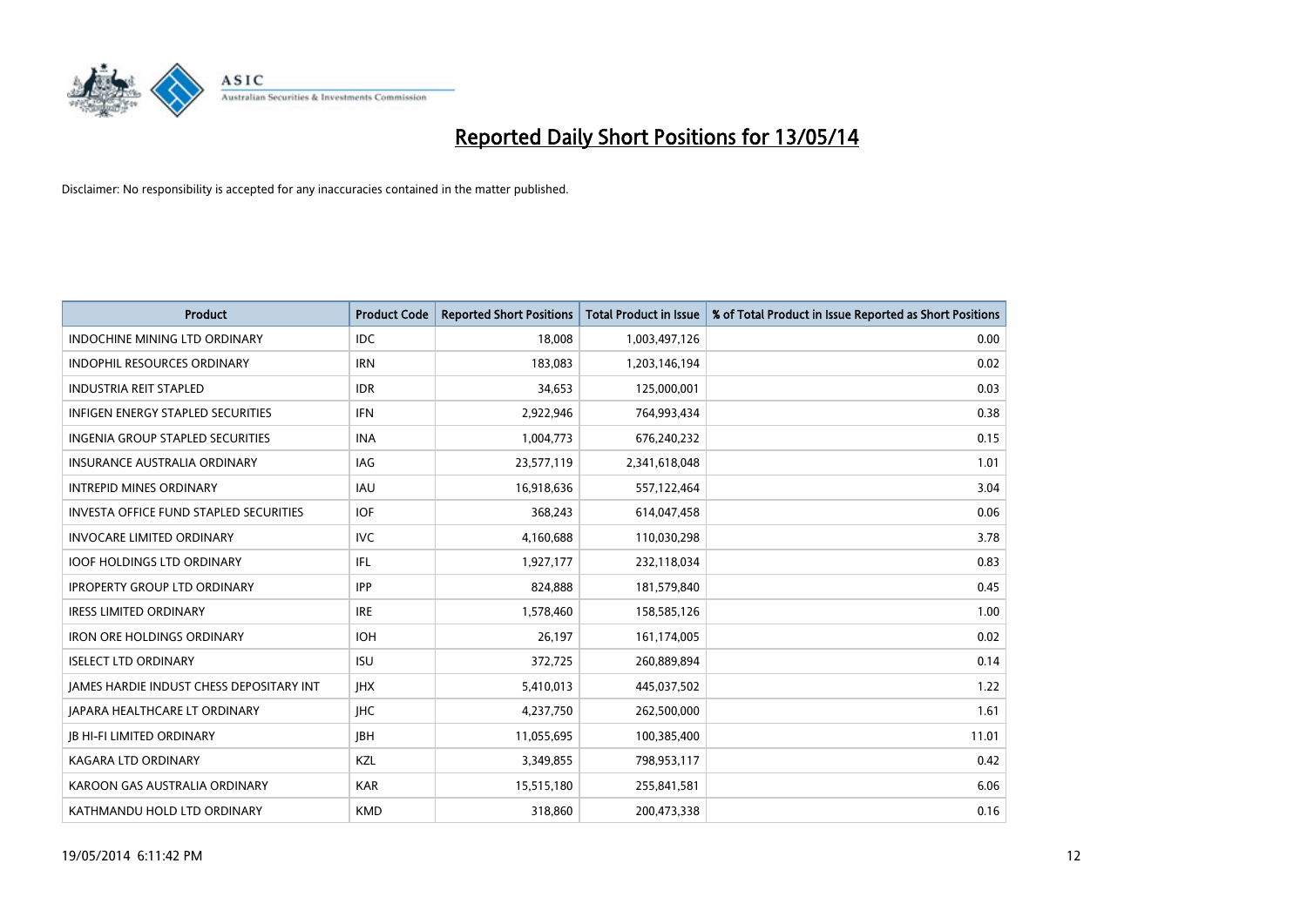

| <b>Product</b>                        | <b>Product Code</b> | <b>Reported Short Positions</b> | <b>Total Product in Issue</b> | % of Total Product in Issue Reported as Short Positions |
|---------------------------------------|---------------------|---------------------------------|-------------------------------|---------------------------------------------------------|
| <b>KBL MINING LIMITED ORDINARY</b>    | <b>KBL</b>          | 1.820                           | 393,535,629                   | 0.00                                                    |
| KINGSGATE CONSOLID. ORDINARY          | <b>KCN</b>          | 7,490,276                       | 223,584,937                   | 3.35                                                    |
| KINGSROSE MINING LTD ORDINARY         | <b>KRM</b>          | 336,940                         | 358,611,493                   | 0.09                                                    |
| LEIGHTON HOLDINGS ORDINARY            | LEI                 | 9,824,950                       | 127,275,008                   | 7.72                                                    |
| LEIGHTON HOLDINGS PROP.BID HOCHTIEF   | <b>LEIE</b>         | 536,233                         | 211,228,555                   | 0.25                                                    |
| LEND LEASE GROUP UNIT/ORD STAPLED     | <b>LLC</b>          | 5,852,710                       | 577,475,833                   | 1.01                                                    |
| LIQUEFIED NATURAL ORDINARY            | <b>LNG</b>          | 306,536                         | 355,979,015                   | 0.09                                                    |
| LONESTAR RESO LTD ORDINARY            | <b>LNR</b>          | 600,536                         | 752,187,211                   | 0.08                                                    |
| LYCOPODIUM LIMITED ORDINARY           | <b>LYL</b>          | 1                               | 38,965,103                    | 0.00                                                    |
| <b>LYNAS CORPORATION ORDINARY</b>     | <b>LYC</b>          | 133,516,132                     | 1,961,185,594                 | 6.81                                                    |
| <b>M2 GRP LTD ORDINARY</b>            | <b>MTU</b>          | 16,569,839                      | 180,398,183                   | 9.19                                                    |
| <b>MACA LIMITED ORDINARY</b>          | <b>MLD</b>          | 205,402                         | 202,676,373                   | 0.10                                                    |
| <b>MACMAHON HOLDINGS ORDINARY</b>     | <b>MAH</b>          | 24,964                          | 1,261,699,966                 | 0.00                                                    |
| MACO ATLAS ROADS GRP ORDINARY STAPLED | <b>MQA</b>          | 5,035,702                       | 487,230,540                   | 1.03                                                    |
| MACQUARIE GROUP LTD ORDINARY          | MQG                 | 1,261,683                       | 321,074,750                   | 0.39                                                    |
| MAGELLAN FIN GRP LTD ORDINARY         | <b>MFG</b>          | 2,738,719                       | 158,842,157                   | 1.72                                                    |
| <b>MATRIX C &amp; E LTD ORDINARY</b>  | <b>MCE</b>          | 2,978,093                       | 94,555,428                    | 3.15                                                    |
| MAVERICK DRILLING ORDINARY            | <b>MAD</b>          | 8,075,684                       | 533,885,763                   | 1.51                                                    |
| <b>MAXITRANS INDUSTRIES ORDINARY</b>  | <b>MXI</b>          | 522,475                         | 185,075,653                   | 0.28                                                    |
| MAYNE PHARMA LTD ORDINARY             | <b>MYX</b>          | 308,907                         | 586,651,477                   | 0.05                                                    |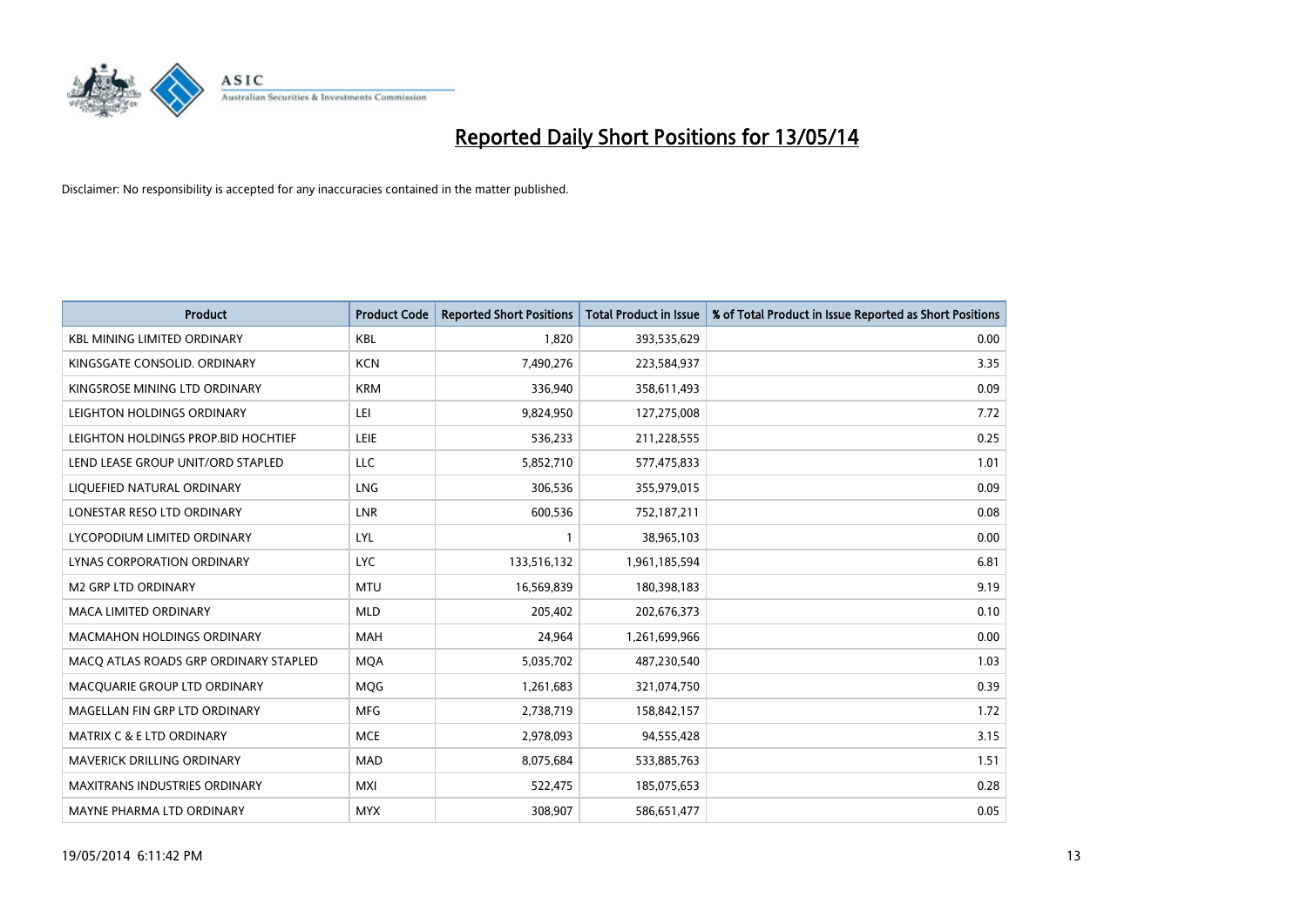

| <b>Product</b>                    | <b>Product Code</b> | <b>Reported Short Positions</b> | <b>Total Product in Issue</b> | % of Total Product in Issue Reported as Short Positions |
|-----------------------------------|---------------------|---------------------------------|-------------------------------|---------------------------------------------------------|
| MCMILLAN SHAKESPEARE ORDINARY     | <b>MMS</b>          | 420,984                         | 74,523,965                    | 0.56                                                    |
| MCPHERSON'S LTD ORDINARY          | <b>MCP</b>          | 194,065                         | 95,434,645                    | 0.20                                                    |
| MEDUSA MINING LTD ORDINARY        | <b>MML</b>          | 5,651,828                       | 207,794,301                   | 2.72                                                    |
| MELBOURNE IT LIMITED ORDINARY     | <b>MLB</b>          | 2                               | 92,944,392                    | 0.00                                                    |
| <b>MERMAID MARINE ORDINARY</b>    | <b>MRM</b>          | 6,609,510                       | 366,741,299                   | 1.80                                                    |
| MESOBLAST LIMITED ORDINARY        | <b>MSB</b>          | 19,721,517                      | 321,616,694                   | 6.13                                                    |
| METALS X LIMITED ORDINARY         | <b>MLX</b>          | 764,426                         | 1,655,386,110                 | 0.05                                                    |
| METCASH LIMITED ORDINARY          | <b>MTS</b>          | 98,358,656                      | 888,338,048                   | 11.07                                                   |
| MIGHTY RIVER POWER ORDINARY       | <b>MYT</b>          | 3,675,442                       | 1,400,012,517                 | 0.26                                                    |
| MINCOR RESOURCES NL ORDINARY      | <b>MCR</b>          | 95,420                          | 188,208,274                   | 0.05                                                    |
| MINERAL DEPOSITS ORDINARY         | <b>MDL</b>          | 804,275                         | 103,538,786                   | 0.78                                                    |
| MINERAL RESOURCES. ORDINARY       | <b>MIN</b>          | 6,462,932                       | 186,556,246                   | 3.46                                                    |
| MINT WIRELESS ORDINARY            | <b>MNW</b>          | 1,122,228                       | 407,372,395                   | 0.28                                                    |
| MIRABELA NICKEL LTD ORDINARY      | <b>MBN</b>          | 18,855,648                      | 876,801,147                   | 2.15                                                    |
| MIRVAC GROUP STAPLED SECURITIES   | <b>MGR</b>          | 3,818,872                       | 3,692,279,772                 | 0.10                                                    |
| MOLOPO ENERGY LTD ORDINARY        | <b>MPO</b>          | 224,667                         | 248,505,936                   | 0.09                                                    |
| MONADELPHOUS GROUP ORDINARY       | <b>MND</b>          | 11,817,502                      | 92,679,570                    | 12.75                                                   |
| MORTGAGE CHOICE LTD ORDINARY      | <b>MOC</b>          | 1,923                           | 123,780,387                   | 0.00                                                    |
| <b>MOUNT GIBSON IRON ORDINARY</b> | MGX                 | 12,989,699                      | 1,090,584,232                 | 1.19                                                    |
| MULTIPLEX SITES SITES             | <b>MXUPA</b>        | 1,670                           | 4,500,000                     | 0.04                                                    |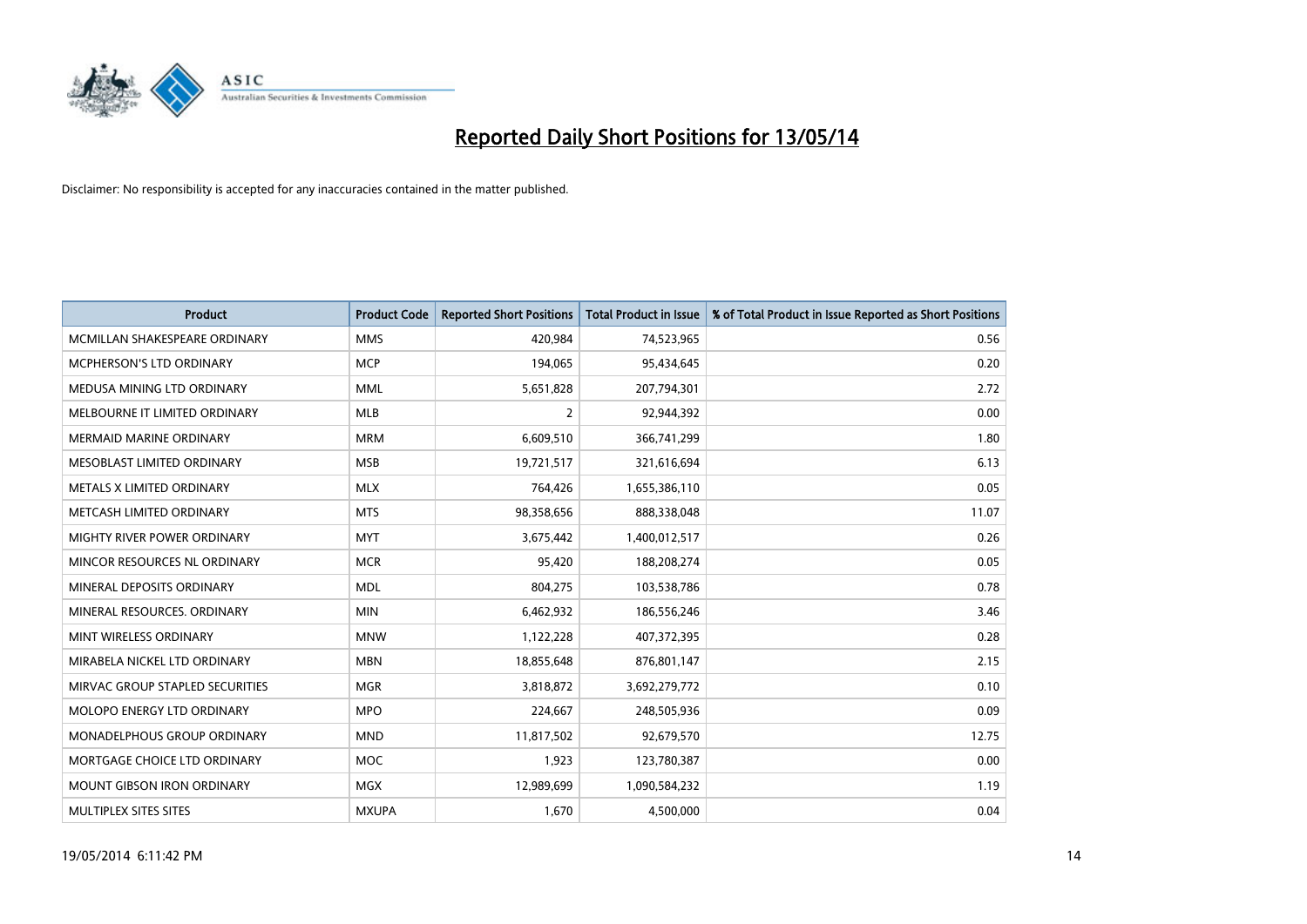

| <b>Product</b>                    | <b>Product Code</b> | <b>Reported Short Positions</b> | <b>Total Product in Issue</b> | % of Total Product in Issue Reported as Short Positions |
|-----------------------------------|---------------------|---------------------------------|-------------------------------|---------------------------------------------------------|
| MURCHISON METALS LTD ORDINARY     | <b>MMX</b>          | 215,291                         | 450,497,346                   | 0.05                                                    |
| <b>MYER HOLDINGS LTD ORDINARY</b> | <b>MYR</b>          | 58,941,157                      | 585,684,551                   | 10.06                                                   |
| NANOSONICS LIMITED ORDINARY       | <b>NAN</b>          | 443,539                         | 263,798,826                   | 0.17                                                    |
| NATIONAL AUST, BANK ORDINARY      | <b>NAB</b>          | 9,494,809                       | 2,353,771,760                 | 0.40                                                    |
| NATIONAL STORAGE STAPLED          | <b>NSR</b>          | 248,674                         | 244,897,097                   | 0.10                                                    |
| NAVITAS LIMITED ORDINARY          | <b>NVT</b>          | 2,942,970                       | 375,712,581                   | 0.78                                                    |
| NEARMAP LTD ORDINARY              | <b>NEA</b>          | 69,408                          | 337,346,101                   | 0.02                                                    |
| NEON ENERGY LIMITED ORDINARY      | <b>NEN</b>          | 225,474                         | 553,037,848                   | 0.04                                                    |
| NEW HOPE CORPORATION ORDINARY     | <b>NHC</b>          | 1,117,639                       | 830,933,112                   | 0.13                                                    |
| NEWCREST MINING ORDINARY          | <b>NCM</b>          | 6,607,118                       | 766,510,971                   | 0.86                                                    |
| NEWS CORP A NON-VOTING CDI        | <b>NWSLV</b>        | 398,903                         | 3,115,091                     | 12.81                                                   |
| NEWS CORP B VOTING CDI            | <b>NWS</b>          | 2,254,397                       | 20,738,712                    | 10.87                                                   |
| NEWSAT LIMITED ORDINARY           | <b>NWT</b>          | 6,366,431                       | 612,199,841                   | 1.04                                                    |
| NEXTDC LIMITED ORDINARY           | <b>NXT</b>          | 12,244,930                      | 193,154,486                   | 6.34                                                    |
| NEXUS ENERGY LIMITED ORDINARY     | <b>NXS</b>          | 928,139                         | 1,330,219,459                 | 0.07                                                    |
| NIB HOLDINGS LIMITED ORDINARY     | <b>NHF</b>          | 3,101,229                       | 439,004,182                   | 0.71                                                    |
| NICK SCALI LIMITED ORDINARY       | <b>NCK</b>          | $\mathbf{1}$                    | 81,000,000                    | 0.00                                                    |
| NIDO PETROLEUM ORDINARY           | <b>NDO</b>          | 47,402                          | 2,048,317,635                 | 0.00                                                    |
| NINE ENTERTAINMENT ORDINARY       | <b>NEC</b>          | 9,646,223                       | 940,295,023                   | 1.03                                                    |
| NOBLE MINERAL RES ORDINARY        | <b>NMG</b>          | 2,365,726                       | 666,397,952                   | 0.36                                                    |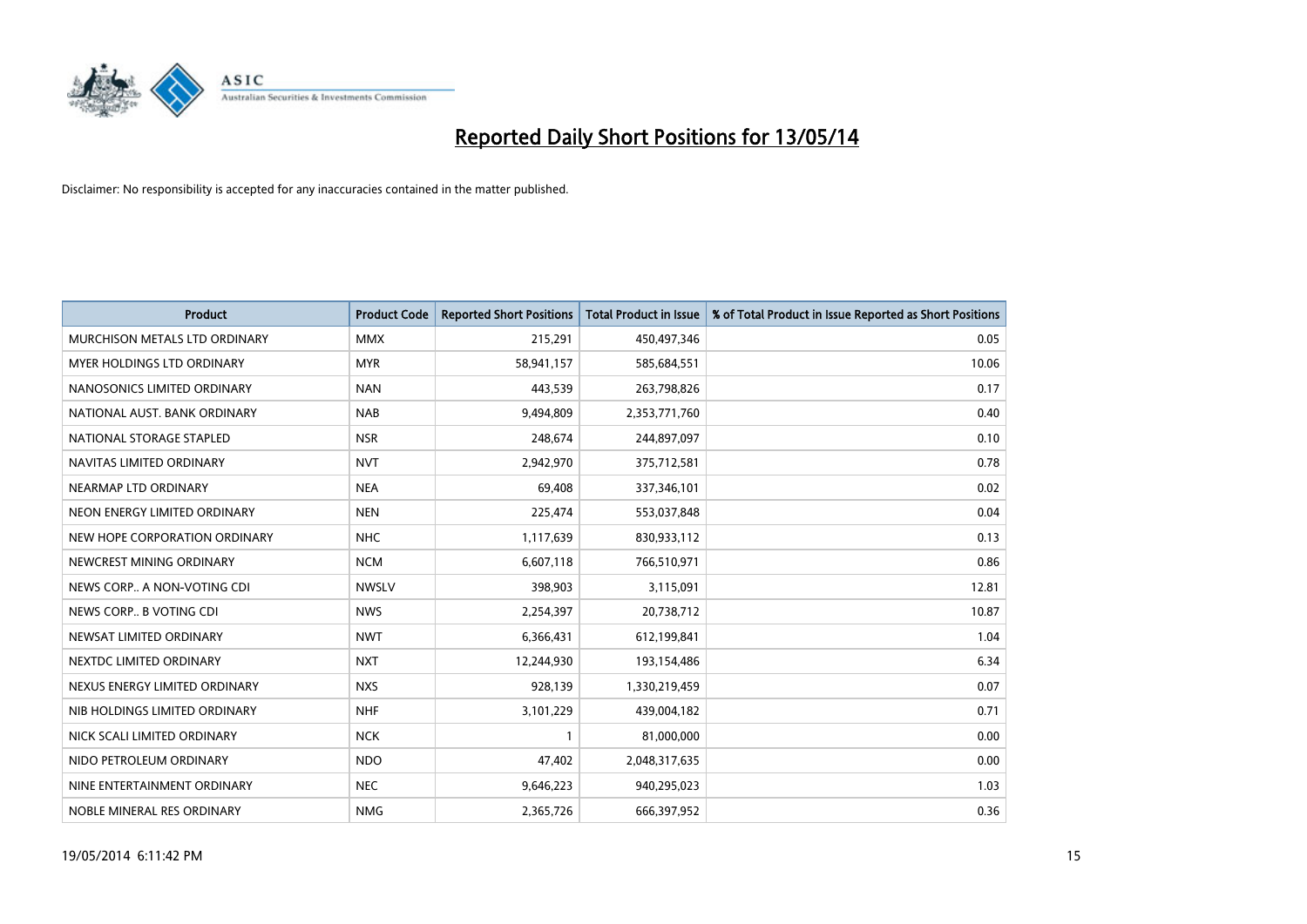

| <b>Product</b>                        | <b>Product Code</b> | <b>Reported Short Positions</b> | <b>Total Product in Issue</b> | % of Total Product in Issue Reported as Short Positions |
|---------------------------------------|---------------------|---------------------------------|-------------------------------|---------------------------------------------------------|
| NORTHERN IRON LTD ORDINARY            | <b>NFE</b>          | 11,392                          | 484,405,314                   | 0.00                                                    |
| NORTHERN STAR ORDINARY                | <b>NST</b>          | 1,116,211                       | 578,591,915                   | 0.19                                                    |
| NOVOGEN LIMITED ORDINARY              | <b>NRT</b>          | 59,693                          | 168,557,834                   | 0.04                                                    |
| NRW HOLDINGS LIMITED ORDINARY         | <b>NWH</b>          | 13,374,652                      | 278,888,011                   | 4.80                                                    |
| NUCOAL RESOURCES LTD ORDINARY         | <b>NCR</b>          | $\mathbf{1}$                    | 768,612,354                   | 0.00                                                    |
| NUFARM LIMITED ORDINARY               | <b>NUF</b>          | 16,660,205                      | 264,021,627                   | 6.31                                                    |
| OAKTON LIMITED ORDINARY               | <b>OKN</b>          | 270                             | 89,990,235                    | 0.00                                                    |
| OCEANAGOLD CORP. CHESS DEPOSITARY INT | <b>OGC</b>          | 3,252,152                       | 300,567,377                   | 1.08                                                    |
| OCEANIA CAPITAL LTD ORDINARY          | <b>OCP</b>          | $\mathbf{1}$                    | 35,307,209                    | 0.00                                                    |
| OIL SEARCH LTD ORDINARY               | OSH                 | 8,666,553                       | 1,496,692,453                 | 0.58                                                    |
| OM HOLDINGS LIMITED ORDINARY          | <b>OMH</b>          | 1,858,551                       | 733,423,337                   | 0.25                                                    |
| ORICA LIMITED ORDINARY                | ORI                 | 8,077,687                       | 370,924,362                   | 2.18                                                    |
| ORIGIN ENERGY ORDINARY                | <b>ORG</b>          | 7,810,366                       | 1,103,645,753                 | 0.71                                                    |
| OROCOBRE LIMITED ORDINARY             | <b>ORE</b>          | 2,127,238                       | 132,041,911                   | 1.61                                                    |
| ORORA LIMITED ORDINARY                | <b>ORA</b>          | 1,123,745                       | 1,206,684,923                 | 0.09                                                    |
| OROTONGROUP LIMITED ORDINARY          | ORL                 | 220,073                         | 40,880,902                    | 0.54                                                    |
| OZ MINERALS ORDINARY                  | OZL                 | 12,445,629                      | 303,470,022                   | 4.10                                                    |
| OZFOREX GROUP LTD ORDINARY            | <b>OFX</b>          | 4,634,512                       | 240,000,000                   | 1.93                                                    |
| <b>PACIFIC BRANDS ORDINARY</b>        | <b>PBG</b>          | 17,983,656                      | 917,226,291                   | 1.96                                                    |
| PACT GROUP HLDGS LTD ORDINARY         | PGH                 | 3,681,664                       | 294,097,961                   | 1.25                                                    |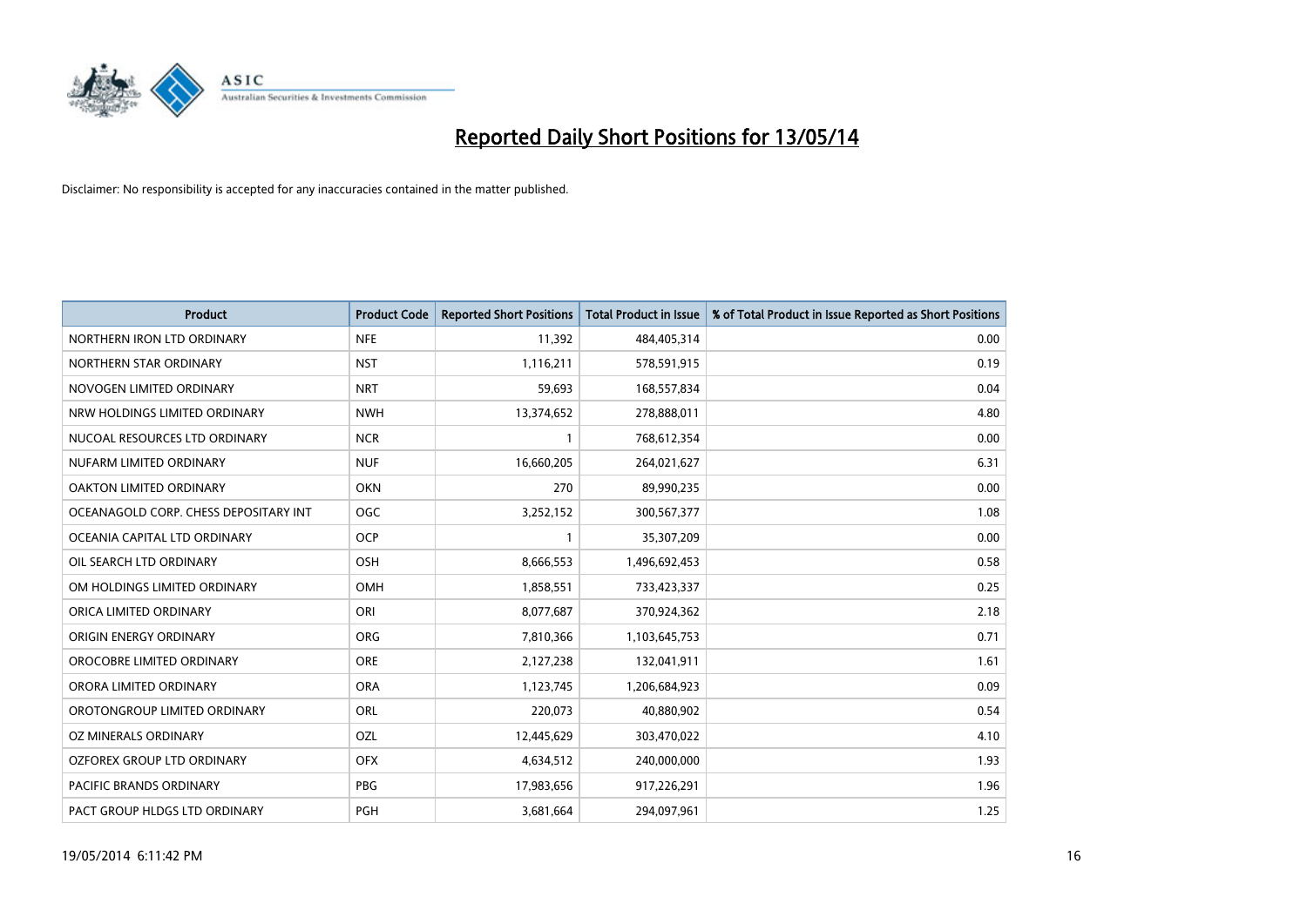

| <b>Product</b>                | <b>Product Code</b> | <b>Reported Short Positions</b> | <b>Total Product in Issue</b> | % of Total Product in Issue Reported as Short Positions |
|-------------------------------|---------------------|---------------------------------|-------------------------------|---------------------------------------------------------|
| PALADIN ENERGY LTD ORDINARY   | PDN                 | 88,032,173                      | 964, 367, 284                 | 9.13                                                    |
| PANAUST LIMITED ORDINARY      | <b>PNA</b>          | 3,452,702                       | 635,580,654                   | 0.54                                                    |
| PANORAMIC RESOURCES ORDINARY  | PAN                 | 498,345                         | 322,275,824                   | 0.15                                                    |
| PANTERRA GOLD LTD ORDINARY    | PGI                 | $\mathbf{1}$                    | 772,781,012                   | 0.00                                                    |
| PAPERLINX LIMITED ORDINARY    | <b>PPX</b>          | 44,770                          | 665,181,261                   | 0.01                                                    |
| PAPILLON RES LTD ORDINARY     | PIR                 | 12,160,394                      | 341,494,210                   | 3.56                                                    |
| PATTIES FOODS LTD ORDINARY    | PFL                 |                                 | 139,144,338                   | 0.00                                                    |
| PEET LIMITED ORDINARY         | <b>PPC</b>          | 348,135                         | 433,389,348                   | 0.08                                                    |
| PERPETUAL LIMITED ORDINARY    | PPT                 | 1,279,991                       | 46,574,426                    | 2.75                                                    |
| PERSEUS MINING LTD ORDINARY   | PRU                 | 19,546,103                      | 526,656,401                   | 3.71                                                    |
| PHARMAXIS LTD ORDINARY        | <b>PXS</b>          | 408,118                         | 309,514,849                   | 0.13                                                    |
| PLATINUM ASSET ORDINARY       | <b>PTM</b>          | 660,506                         | 580,283,095                   | 0.11                                                    |
| PLATINUM AUSTRALIA ORDINARY   | <b>PLA</b>          | 836,027                         | 504,968,043                   | 0.17                                                    |
| PLATINUM CAPITAL LTD ORDINARY | <b>PMC</b>          | 5,675                           | 231,071,933                   | 0.00                                                    |
| PMP LIMITED ORDINARY          | <b>PMP</b>          | 1,571,414                       | 323,781,124                   | 0.49                                                    |
| PRANA BIOTECHNOLOGY ORDINARY  | <b>PBT</b>          | 777,006                         | 488,646,960                   | 0.16                                                    |
| PREMIER INVESTMENTS ORDINARY  | <b>PMV</b>          | 127,706                         | 155,714,874                   | 0.08                                                    |
| PRIMA BIOMED LTD ORDINARY     | <b>PRR</b>          | 458,977                         | 1,228,709,341                 | 0.04                                                    |
| PRIMARY HEALTH CARE ORDINARY  | <b>PRY</b>          | 15,199,482                      | 505,659,944                   | 3.01                                                    |
| PRIME MEDIA GRP LTD ORDINARY  | <b>PRT</b>          | 1,694,349                       | 366,330,303                   | 0.46                                                    |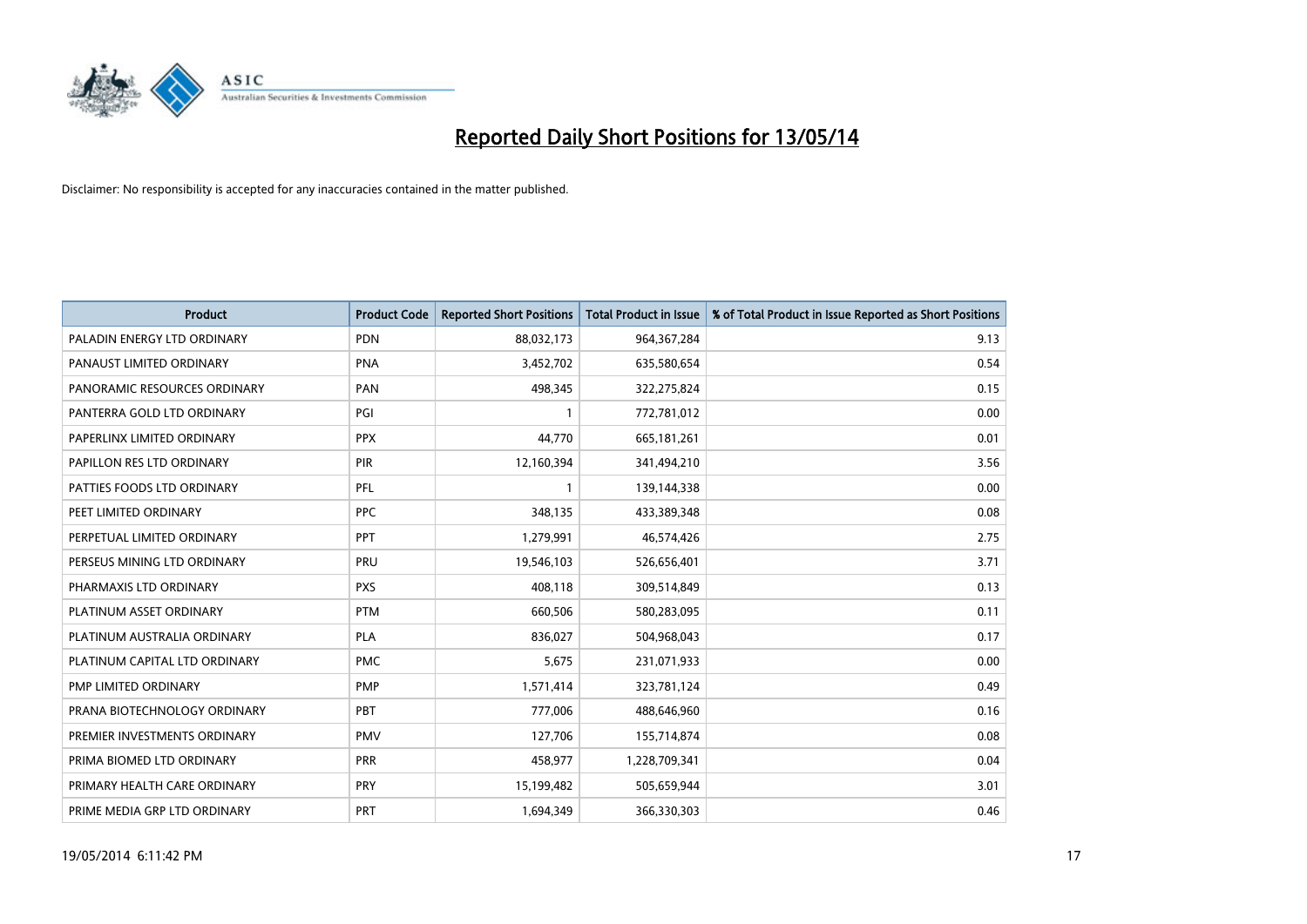

| <b>Product</b>                      | <b>Product Code</b> | <b>Reported Short Positions</b> | <b>Total Product in Issue</b> | % of Total Product in Issue Reported as Short Positions |
|-------------------------------------|---------------------|---------------------------------|-------------------------------|---------------------------------------------------------|
| PROGRAMMED ORDINARY                 | <b>PRG</b>          | 128,729                         | 118,253,992                   | 0.11                                                    |
| PULSE HEALTH LIMITED ORDINARY       | PHG                 | 41,220                          | 129,869,479                   | 0.03                                                    |
| PURA VIDA ENERGY NL ORDINARY        | <b>PVD</b>          | 36,537                          | 127,168,198                   | 0.03                                                    |
| <b>QANTAS AIRWAYS ORDINARY</b>      | QAN                 | 62,496,265                      | 2,196,330,250                 | 2.85                                                    |
| OBE INSURANCE GROUP ORDINARY        | <b>OBE</b>          | 21,019,646                      | 1,253,883,293                 | 1.68                                                    |
| ORXPHARMA LTD ORDINARY              | <b>QRX</b>          | 30,000                          | 164,190,969                   | 0.02                                                    |
| <b>QUBE HOLDINGS LTD ORDINARY</b>   | <b>QUB</b>          | 23,409,594                      | 1,028,551,156                 | 2.28                                                    |
| RAMELIUS RESOURCES ORDINARY         | <b>RMS</b>          | 12,110                          | 365,740,380                   | 0.00                                                    |
| RAMSAY HEALTH CARE ORDINARY         | <b>RHC</b>          | 1,128,024                       | 202,081,252                   | 0.56                                                    |
| <b>RCG CORPORATION LTD ORDINARY</b> | <b>RCG</b>          | 125,147                         | 263,808,625                   | 0.05                                                    |
| <b>RCR TOMLINSON ORDINARY</b>       | <b>RCR</b>          | 307,499                         | 136,989,238                   | 0.22                                                    |
| <b>REA GROUP ORDINARY</b>           | <b>REA</b>          | 1,263,648                       | 131,714,699                   | 0.96                                                    |
| RECALL HOLDINGS LTD ORDINARY        | <b>REC</b>          | 2,241,119                       | 312,836,448                   | 0.72                                                    |
| <b>RECKON LIMITED ORDINARY</b>      | <b>RKN</b>          | 1,343,827                       | 126,913,066                   | 1.06                                                    |
| <b>RED FORK ENERGY ORDINARY</b>     | <b>RFE</b>          | 2,397,668                       | 501,051,719                   | 0.48                                                    |
| REDBANK ENERGY LTD ORDINARY         | AEJ                 | 13                              | 786,287                       | 0.00                                                    |
| REECE AUSTRALIA LTD. ORDINARY       | <b>REH</b>          | 124                             | 99,600,000                    | 0.00                                                    |
| REED RESOURCES LTD ORDINARY         | <b>RDR</b>          | 1,015                           | 523,453,895                   | 0.00                                                    |
| <b>REGIS RESOURCES ORDINARY</b>     | <b>RRL</b>          | 25,041,521                      | 499,744,095                   | 5.01                                                    |
| RESMED INC CDI 10:1                 | <b>RMD</b>          | 34,647,957                      | 1,415,926,590                 | 2.45                                                    |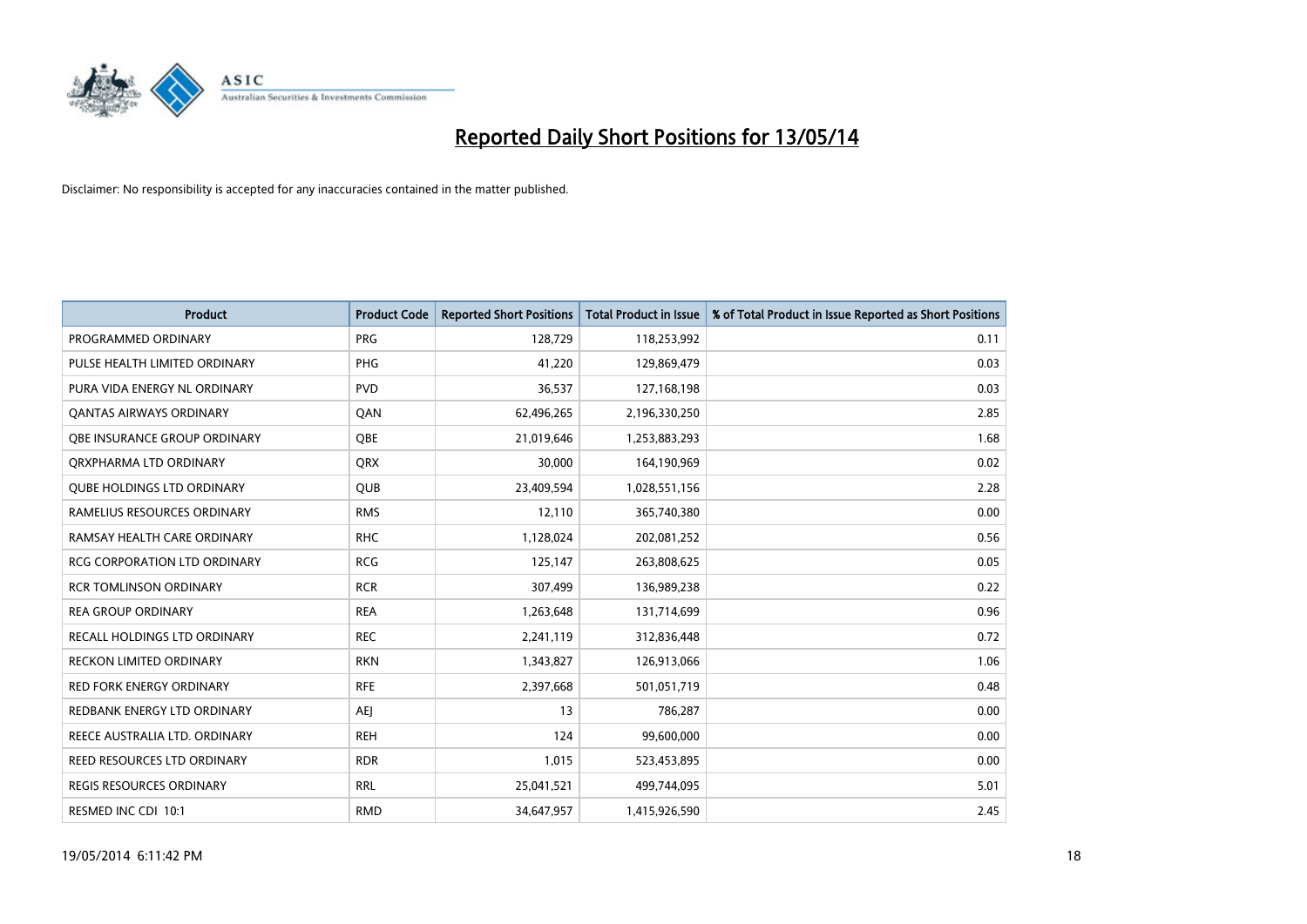

| <b>Product</b>                        | <b>Product Code</b> | <b>Reported Short Positions</b> | <b>Total Product in Issue</b> | % of Total Product in Issue Reported as Short Positions |
|---------------------------------------|---------------------|---------------------------------|-------------------------------|---------------------------------------------------------|
| <b>RESOLUTE MINING ORDINARY</b>       | <b>RSG</b>          | 11,492,900                      | 641,189,223                   | 1.79                                                    |
| <b>RESOURCE GENERATION ORDINARY</b>   | <b>RES</b>          | 1,220                           | 581,380,338                   | 0.00                                                    |
| RETAIL FOOD GROUP ORDINARY            | <b>RFG</b>          | 4,880,840                       | 144,868,508                   | 3.37                                                    |
| REX MINERALS LIMITED ORDINARY         | <b>RXM</b>          | 653,804                         | 220,519,784                   | 0.30                                                    |
| RIO TINTO LIMITED ORDINARY            | <b>RIO</b>          | 3,308,315                       | 435,758,720                   | 0.76                                                    |
| ROC OIL COMPANY ORDINARY              | <b>ROC</b>          | 287,018                         | 687,618,400                   | 0.04                                                    |
| ROYAL WOLF HOLDINGS ORDINARY          | <b>RWH</b>          | 192,532                         | 100,387,052                   | 0.19                                                    |
| SAI GLOBAL LIMITED ORDINARY           | SAI                 | 11,581,600                      | 210,793,906                   | 5.49                                                    |
| SALMAT LIMITED ORDINARY               | <b>SLM</b>          | 54                              | 159,812,799                   | 0.00                                                    |
| SAMSON OIL & GAS LTD ORDINARY         | SSN                 | 17,708,000                      | 2,837,756,933                 | 0.62                                                    |
| SANDFIRE RESOURCES ORDINARY           | <b>SFR</b>          | 1,067,304                       | 155,640,968                   | 0.69                                                    |
| SANTOS LTD ORDINARY                   | <b>STO</b>          | 6,441,941                       | 975,329,331                   | 0.66                                                    |
| SARACEN MINERAL ORDINARY              | <b>SAR</b>          | 847,808                         | 792,784,738                   | 0.11                                                    |
| SCA PROPERTY GROUP STAPLED SECURITIES | <b>SCP</b>          | 41,724,704                      | 648,628,320                   | 6.43                                                    |
| SEDGMAN LIMITED ORDINARY              | SDM                 | 220,736                         | 227,059,277                   | 0.10                                                    |
| SEEK LIMITED ORDINARY                 | <b>SEK</b>          | 10,628,894                      | 340,384,875                   | 3.12                                                    |
| SELECT HARVESTS ORDINARY              | SHV                 | 20,044                          | 57,815,720                    | 0.03                                                    |
| SENEX ENERGY LIMITED ORDINARY         | SXY                 | 8,063,381                       | 1,145,058,917                 | 0.70                                                    |
| SERVCORP LIMITED ORDINARY             | SRV                 | 36,706                          | 98,432,275                    | 0.04                                                    |
| SERVICE STREAM ORDINARY               | SSM                 | 30                              | 386,389,873                   | 0.00                                                    |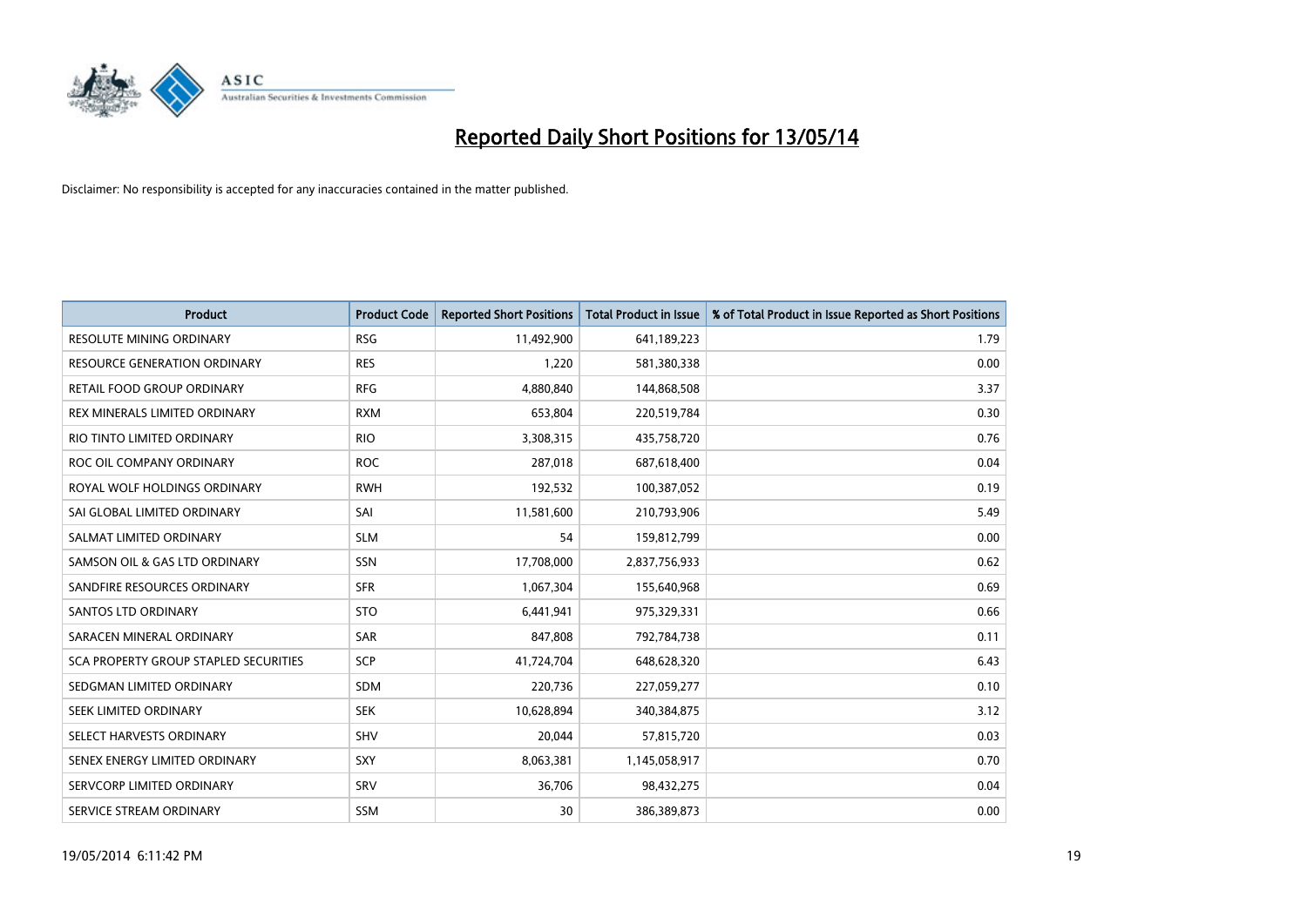

| <b>Product</b>                           | <b>Product Code</b> | <b>Reported Short Positions</b> | <b>Total Product in Issue</b> | % of Total Product in Issue Reported as Short Positions |
|------------------------------------------|---------------------|---------------------------------|-------------------------------|---------------------------------------------------------|
| SEVEN GROUP HOLDINGS ORDINARY            | <b>SVW</b>          | 403,001                         | 306,285,823                   | 0.13                                                    |
| SEVEN WEST MEDIA LTD ORDINARY            | <b>SWM</b>          | 2,589,573                       | 999,160,872                   | 0.26                                                    |
| SG FLEET GROUP LTD ORDINARY              | SGF                 | 671,694                         | 242,691,826                   | 0.28                                                    |
| SIGMA PHARMACEUTICAL ORDINARY            | <b>SIP</b>          | 11,820,415                      | 1,125,026,719                 | 1.05                                                    |
| SILEX SYSTEMS ORDINARY                   | <b>SLX</b>          | 2,912,824                       | 170,367,734                   | 1.71                                                    |
| SILVER CHEF LIMITED ORDINARY             | SIV                 | 127,144                         | 29,333,629                    | 0.43                                                    |
| SILVER LAKE RESOURCE ORDINARY            | <b>SLR</b>          | 24,963,188                      | 503,233,971                   | 4.96                                                    |
| SIMS METAL MGMT LTD ORDINARY             | SGM                 | 11,740,776                      | 204,468,597                   | 5.74                                                    |
| SINGAPORE TELECOMM. CHESS DEPOSITARY INT | SGT                 | 11,492,422                      | 144,402,021                   | 7.96                                                    |
| SINO GAS ENERGY ORDINARY                 | <b>SEH</b>          | 2,321,695                       | 1,530,457,040                 | 0.15                                                    |
| SIRIUS RESOURCES NL ORDINARY             | <b>SIR</b>          | 11,935,534                      | 261,980,167                   | 4.56                                                    |
| SIRTEX MEDICAL ORDINARY                  | <b>SRX</b>          | 60,947                          | 56,108,439                    | 0.11                                                    |
| SKILLED GROUP LTD ORDINARY               | <b>SKE</b>          | 1,855,746                       | 235,254,496                   | 0.79                                                    |
| <b>SKY NETWORK ORDINARY</b>              | <b>SKT</b>          | 58,715                          | 389,139,785                   | 0.02                                                    |
| SKYCITY ENT GRP LTD ORDINARY             | <b>SKC</b>          | 221,197                         | 582,088,094                   | 0.04                                                    |
| <b>SLATER &amp; GORDON ORDINARY</b>      | SGH                 | 6,081,033                       | 204,338,625                   | 2.98                                                    |
| SMS MANAGEMENT, ORDINARY                 | <b>SMX</b>          | 2,155,857                       | 70,099,763                    | 3.08                                                    |
| SONIC HEALTHCARE ORDINARY                | <b>SHL</b>          | 2,801,615                       | 400,811,556                   | 0.70                                                    |
| SOUTH BOULDER MINES ORDINARY             | <b>STB</b>          | 1                               | 129,127,826                   | 0.00                                                    |
| SP AUSNET STAPLED SECURITIES             | <b>SPN</b>          | 54,058,300                      | 3,386,607,080                 | 1.60                                                    |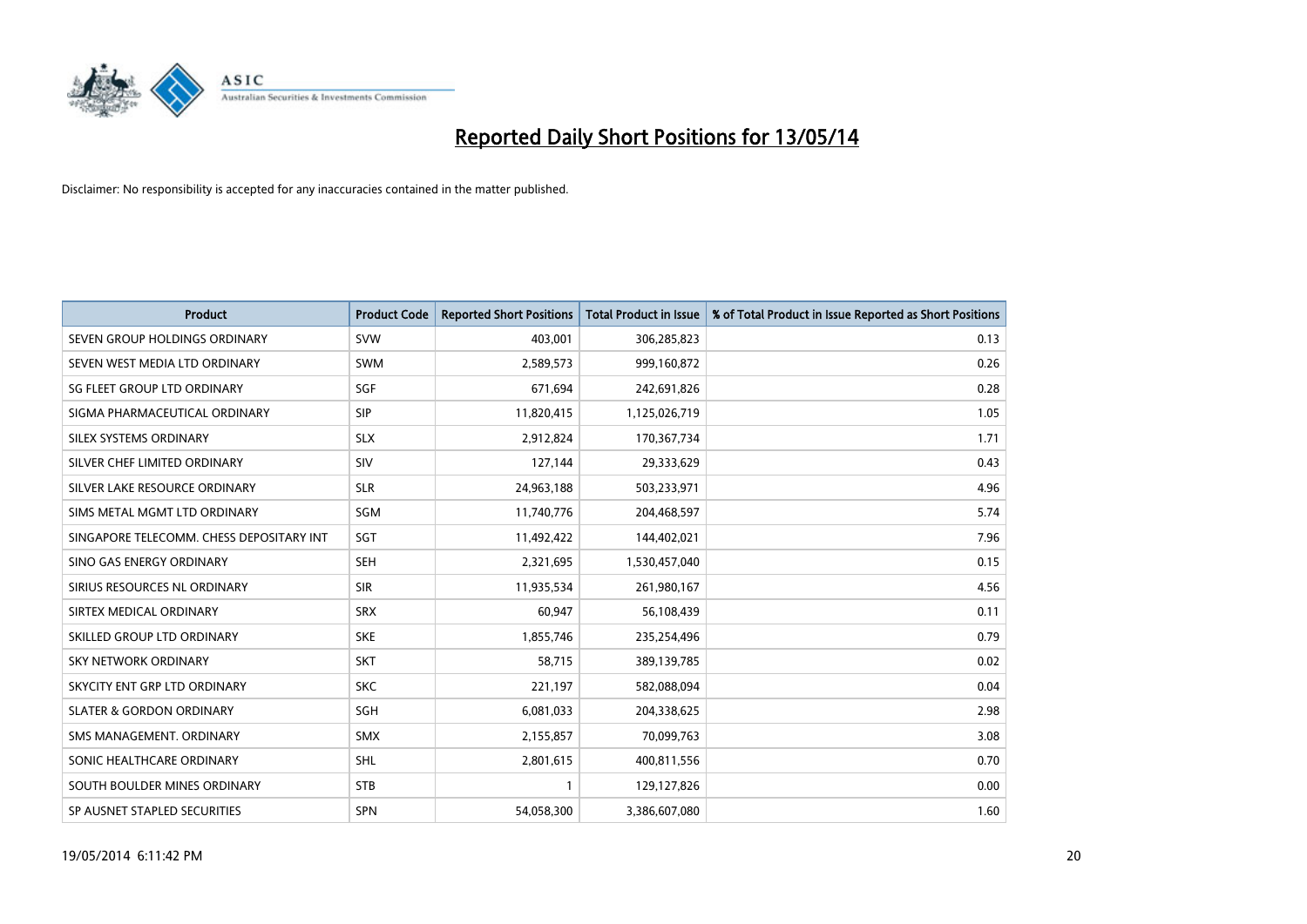

| <b>Product</b>                           | <b>Product Code</b> | <b>Reported Short Positions</b> | <b>Total Product in Issue</b> | % of Total Product in Issue Reported as Short Positions |
|------------------------------------------|---------------------|---------------------------------|-------------------------------|---------------------------------------------------------|
| SPARK INFRASTRUCTURE STAPLED US PROHIBT. | SKI                 | 37,116,479                      | 1,326,734,264                 | 2.80                                                    |
| SPDR 200 FUND ETF UNITS                  | <b>STW</b>          | 48,402                          | 45,026,368                    | 0.11                                                    |
| SPDR 200 RESOURCES ETF UNITS             | <b>OZR</b>          | 188                             | 1,601,962                     | 0.01                                                    |
| SPDR SMALL ORDS ETF UNITS                | SSO                 | 121,226                         | 801,304                       | 15.13                                                   |
| SPECIALTY FASHION ORDINARY               | SFH                 | 1,807                           | 192,236,121                   | 0.00                                                    |
| ST BARBARA LIMITED ORDINARY              | SBM                 | 28,136,279                      | 488,074,077                   | 5.76                                                    |
| STARPHARMA HOLDINGS ORDINARY             | SPL                 | 15,540,639                      | 284,664,680                   | 5.46                                                    |
| STEADFAST GROUP LTD ORDINARY             | <b>SDF</b>          | 2,008,092                       | 501,638,307                   | 0.40                                                    |
| STH CRS ELECT ENGNR ORDINARY             | <b>SXE</b>          | 19,573                          | 161,523,130                   | 0.01                                                    |
| STHN CROSS MEDIA ORDINARY                | <b>SXL</b>          | 15,182,194                      | 705,246,986                   | 2.15                                                    |
| STOCKLAND UNITS/ORD STAPLED              | SGP                 | 17,796,692                      | 2,326,978,560                 | 0.76                                                    |
| STRAITS RES LTD. ORDINARY                | SRO                 | 28,747                          | 1,217,730,293                 | 0.00                                                    |
| STW COMMUNICATIONS ORDINARY              | SGN                 | 1,156,313                       | 403,828,512                   | 0.29                                                    |
| SUNCORP GROUP LTD ORDINARY               | <b>SUN</b>          | 11,453,478                      | 1,286,600,980                 | 0.89                                                    |
| SUNDANCE ENERGY ORDINARY                 | <b>SEA</b>          | 12,666,307                      | 547,675,861                   | 2.31                                                    |
| SUNDANCE RESOURCES ORDINARY              | <b>SDL</b>          | 86,015,353                      | 3,079,369,367                 | 2.79                                                    |
| SUNLAND GROUP LTD ORDINARY               | <b>SDG</b>          | 110,452                         | 181,710,087                   | 0.06                                                    |
| SUPER RET REP LTD ORDINARY               | <b>SUL</b>          | 2,534,198                       | 196,731,620                   | 1.29                                                    |
| SYD AIRPORT STAPLED US PROHIBIT.         | SYD                 | 16,132,837                      | 2,216,216,041                 | 0.73                                                    |
| SYRAH RESOURCES ORDINARY                 | <b>SYR</b>          | 5,738,618                       | 162,475,614                   | 3.53                                                    |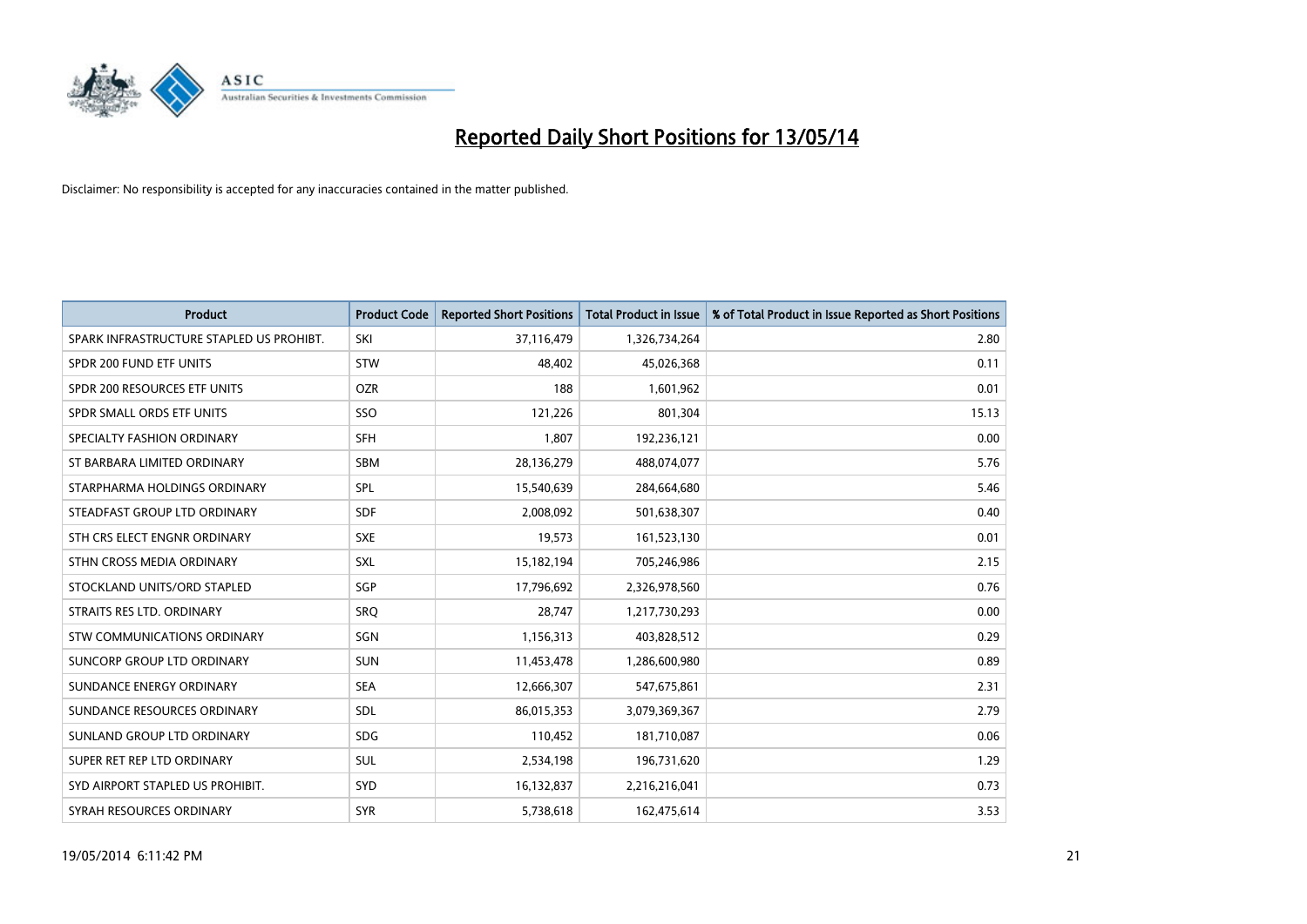

| <b>Product</b>                       | <b>Product Code</b> | <b>Reported Short Positions</b> | <b>Total Product in Issue</b> | % of Total Product in Issue Reported as Short Positions |
|--------------------------------------|---------------------|---------------------------------|-------------------------------|---------------------------------------------------------|
| <b>TABCORP HOLDINGS LTD ORDINARY</b> | <b>TAH</b>          | 17,248,281                      | 762,954,019                   | 2.26                                                    |
| TANAMI GOLD NL ORDINARY              | <b>TAM</b>          |                                 | 1,175,097,046                 | 0.00                                                    |
| TAP OIL LIMITED ORDINARY             | <b>TAP</b>          | 34,591                          | 242,237,221                   | 0.01                                                    |
| TASSAL GROUP LIMITED ORDINARY        | <b>TGR</b>          | 34,184                          | 146,507,029                   | 0.02                                                    |
| <b>TATTS GROUP LTD ORDINARY</b>      | <b>TTS</b>          | 12,042,778                      | 1,434,447,341                 | 0.84                                                    |
| <b>TECHNOLOGY ONE ORDINARY</b>       | <b>TNE</b>          | 263,160                         | 307,751,455                   | 0.09                                                    |
| TELECOM CORPORATION ORDINARY         | <b>TEL</b>          | 8,441,967                       | 1,828,530,844                 | 0.46                                                    |
| TELSTRA CORPORATION. ORDINARY        | <b>TLS</b>          | 22,979,214                      | 12,443,074,357                | 0.18                                                    |
| TEN NETWORK HOLDINGS ORDINARY        | <b>TEN</b>          | 162,369,113                     | 2,630,984,596                 | 6.17                                                    |
| TERANGA GOLD CORP CDI 1:1            | <b>TGZ</b>          | 177,512                         | 101,778,769                   | 0.17                                                    |
| TFS CORPORATION LTD ORDINARY         | <b>TFC</b>          | 947,014                         | 282,157,408                   | 0.34                                                    |
| THE REJECT SHOP ORDINARY             | <b>TRS</b>          | 2,907,424                       | 28,826,248                    | 10.09                                                   |
| <b>TIGER RESOURCES ORDINARY</b>      | <b>TGS</b>          | 788,210                         | 838,897,617                   | 0.09                                                    |
| TITAN ENERGY SERVICE ORDINARY        | <b>TTN</b>          | 14,890                          | 49,021,963                    | 0.03                                                    |
| TOLL HOLDINGS LTD ORDINARY           | <b>TOL</b>          | 31,633,119                      | 717,133,875                   | 4.41                                                    |
| TOX FREE SOLUTIONS ORDINARY          | <b>TOX</b>          | 2,982,471                       | 133,252,359                   | 2.24                                                    |
| TPG TELECOM LIMITED ORDINARY         | <b>TPM</b>          | 7,421,489                       | 793,808,141                   | 0.93                                                    |
| <b>TRADE ME GROUP ORDINARY</b>       | <b>TME</b>          | 1,388,237                       | 396,548,005                   | 0.35                                                    |
| TRANSFIELD SERVICES ORDINARY         | <b>TSE</b>          | 42,055,606                      | 512,457,716                   | 8.21                                                    |
| TRANSPACIFIC INDUST. ORDINARY        | TPI                 | 14,350,418                      | 1,578,786,704                 | 0.91                                                    |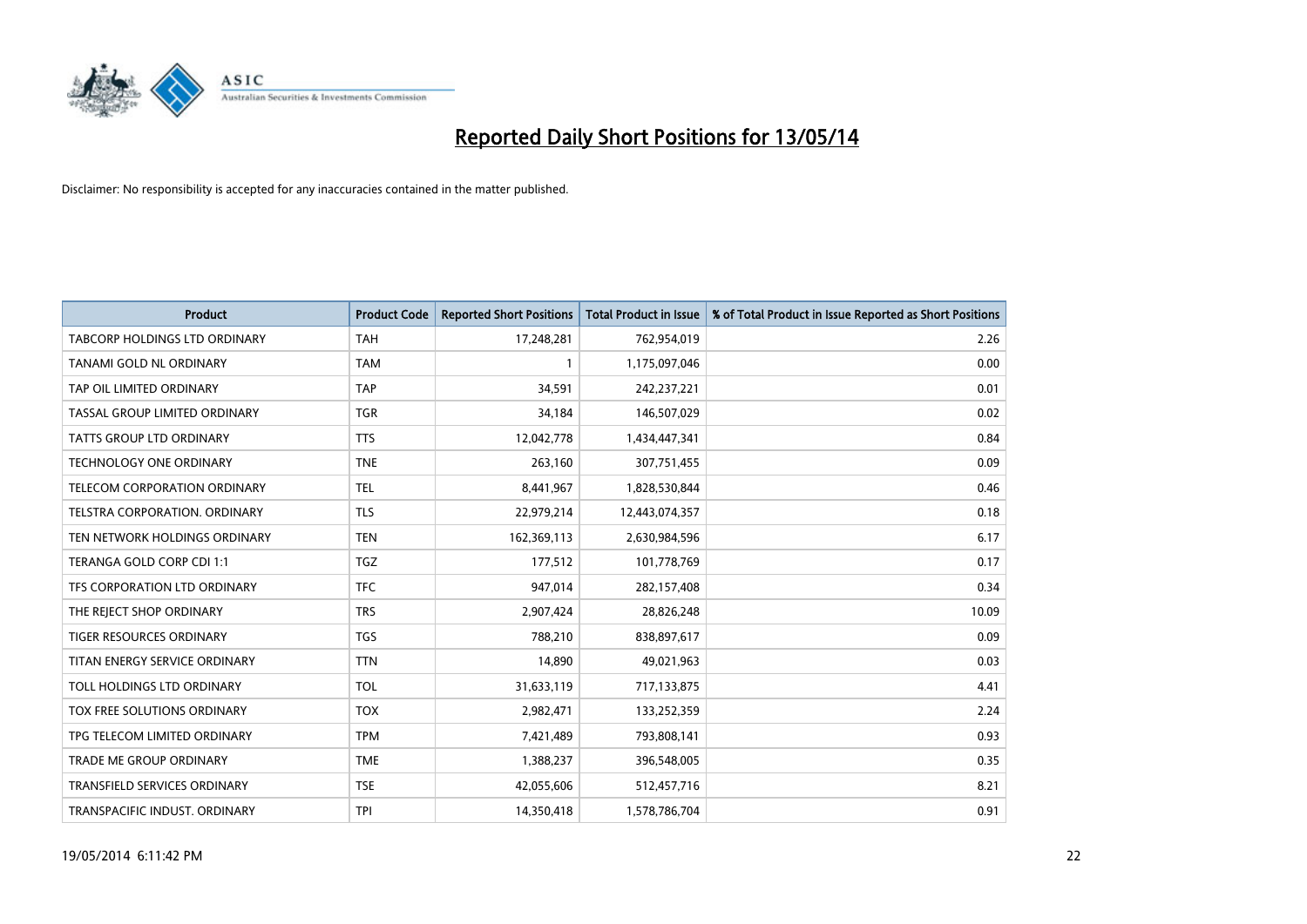

| Product                              | <b>Product Code</b> | <b>Reported Short Positions</b> | <b>Total Product in Issue</b> | % of Total Product in Issue Reported as Short Positions |
|--------------------------------------|---------------------|---------------------------------|-------------------------------|---------------------------------------------------------|
| TRANSURBAN GROUP TRIPLE STAPLED SEC. | <b>TCL</b>          | 13,026,840                      | 1,817,200,970                 | 0.72                                                    |
| TREASURY GROUP ORDINARY              | <b>TRG</b>          | 15,859                          | 23,070,755                    | 0.07                                                    |
| TREASURY WINE ESTATE ORDINARY        | <b>TWE</b>          | 53,980,201                      | 649,427,560                   | 8.31                                                    |
| TROY RESOURCES LTD ORDINARY          | <b>TRY</b>          | 3,502,636                       | 195,034,997                   | 1.80                                                    |
| <b>UGL LIMITED ORDINARY</b>          | UGL                 | 17,904,741                      | 166,511,240                   | 10.75                                                   |
| UNILIFE CORPORATION CDI 6:1          | <b>UNS</b>          | 19,712                          | 259,710,264                   | 0.01                                                    |
| US MASTERS RES FUND ORDINARY UNITS   | <b>URF</b>          | 27                              | 263,972,915                   | 0.00                                                    |
| UXC LIMITED ORDINARY                 | <b>UXC</b>          | 3,140,062                       | 321,271,353                   | 0.98                                                    |
| VEDA GROUP LTD ORDINARY              | <b>VED</b>          | 6,565,999                       | 842,055,406                   | 0.78                                                    |
| <b>VILLAGE ROADSHOW LTD ORDINARY</b> | <b>VRL</b>          | 1,720,695                       | 159,498,988                   | 1.08                                                    |
| <b>VIRGIN AUS HLDG LTD ORDINARY</b>  | <b>VAH</b>          | 46,038,224                      | 3,514,825,734                 | 1.31                                                    |
| <b>VIRTUS HEALTH LTD ORDINARY</b>    | <b>VRT</b>          | 3,361,414                       | 79,722,678                    | 4.22                                                    |
| VISION EYE INSTITUTE ORDINARY        | <b>VEI</b>          | 191,554                         | 161,017,230                   | 0.12                                                    |
| <b>VOCATION LTD ORDINARY</b>         | <b>VET</b>          | 11,615,438                      | 200,000,000                   | 5.81                                                    |
| <b>VOCUS COMMS LTD ORDINARY</b>      | <b>VOC</b>          | 568,164                         | 92,834,500                    | 0.61                                                    |
| WATERMARK FUND LTD ORDINARY          | <b>WMK</b>          | 183,357                         | 83,796,036                    | 0.22                                                    |
| <b>WATPAC LIMITED ORDINARY</b>       | <b>WTP</b>          | 3,929                           | 186,489,922                   | 0.00                                                    |
| <b>WDS LIMITED ORDINARY</b>          | <b>WDS</b>          | 1,978                           | 144,740,614                   | 0.00                                                    |
| <b>WEBJET LIMITED ORDINARY</b>       | <b>WEB</b>          | 2,562,847                       | 79,397,959                    | 3.23                                                    |
| <b>WESFARMERS LIMITED ORDINARY</b>   | <b>WES</b>          | 6,082,198                       | 1,143,274,951                 | 0.53                                                    |